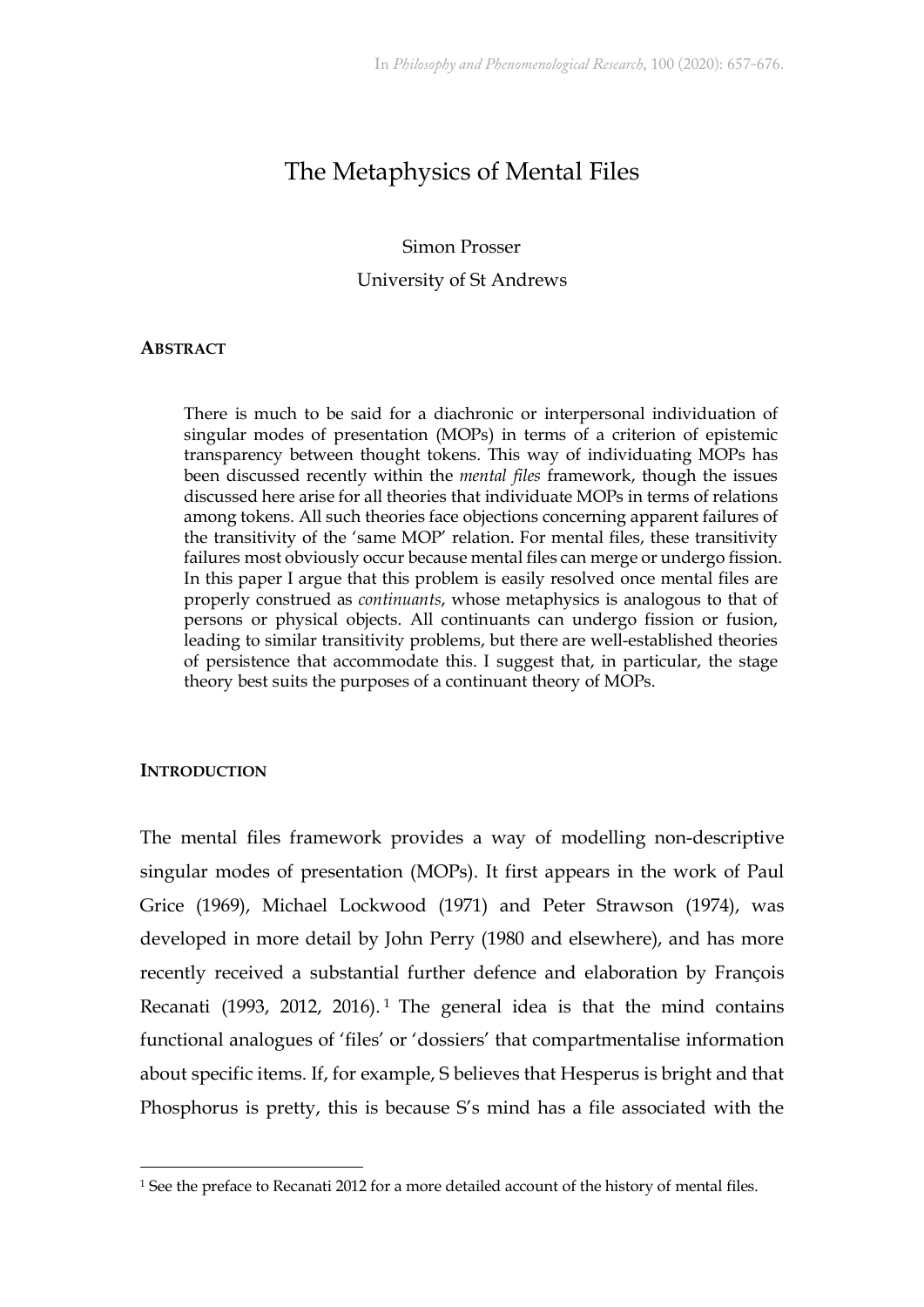name 'Hesperus' that contains the predicate 'is bright' and a file associated with the name 'Phosphorus' that contains the predicate 'is pretty'. Even if, in fact, Hesperus is Phosphorus, the predicates remain in their respective files unless S comes to believe that Hesperus is Phosphorus. This compartmentalisation of information explains why a subject can hold conflicting attitudes toward the same state of affairs, or can attribute incompatible properties to the same object, without irrationality. One way to think of this is that, from S's point of view, it could have turned out that the files for Hesperus and Phosphorus concerned different objects, for there are possible worlds containing an intrinsic duplicate of S in which this would be true; and S would only be irrational if S's overall world view was inconsistent in relation to every way the world might have turned out to be. Mental files thus constitute singular MOPs; the mere numerical difference between the files constitutes the difference in MOPs. The information that they contain in no way constitutes the identity of the MOP.

For all its advantages, however, the mental files framework faces an objection concerning the way it individuates MOPs. This concerns failures of transitivity of the 'same MOP' relation that arise when mental files merge of undergo fission. In this paper I shall argue that this objection is easily dealt with once we have a proper understanding of the metaphysics of mental files. Mental files are best thought of as *continuants*, just like persons or physical objects. All continuants can undergo fission or fusion, and there are wellknown theories in metaphysics that accommodate this. I shall argue that the stage theory, in particular, is best suited to the purposes of modelling MOPs. With the metaphysics properly understood, it will then become apparent that the mental files framework and the relationalist view (Fine 2007, Heck 2012) need not be seen as rivals.

The mental files framework is an example of a family of views that accept that there are MOPs but do not individuate them in terms of content.2 Like the

 <sup>2</sup> Other examples include Kaplan 1990, Fodor 1998, Schroeter 2012, Schroeter and Schroeter 2014, 2016, Sainsbury and Tye 2012. Note that some of these philosophers regard the mental files framework as a way of modelling their view despite not presenting their views chiefly in that form. Fine 2007 and Heck 2012 also fit into the broad family of views that I have in mind, and I shall argue below that their relationist views are in fact quite close to the mental files view, once the latter is combined with the correct metaphysics of persistence.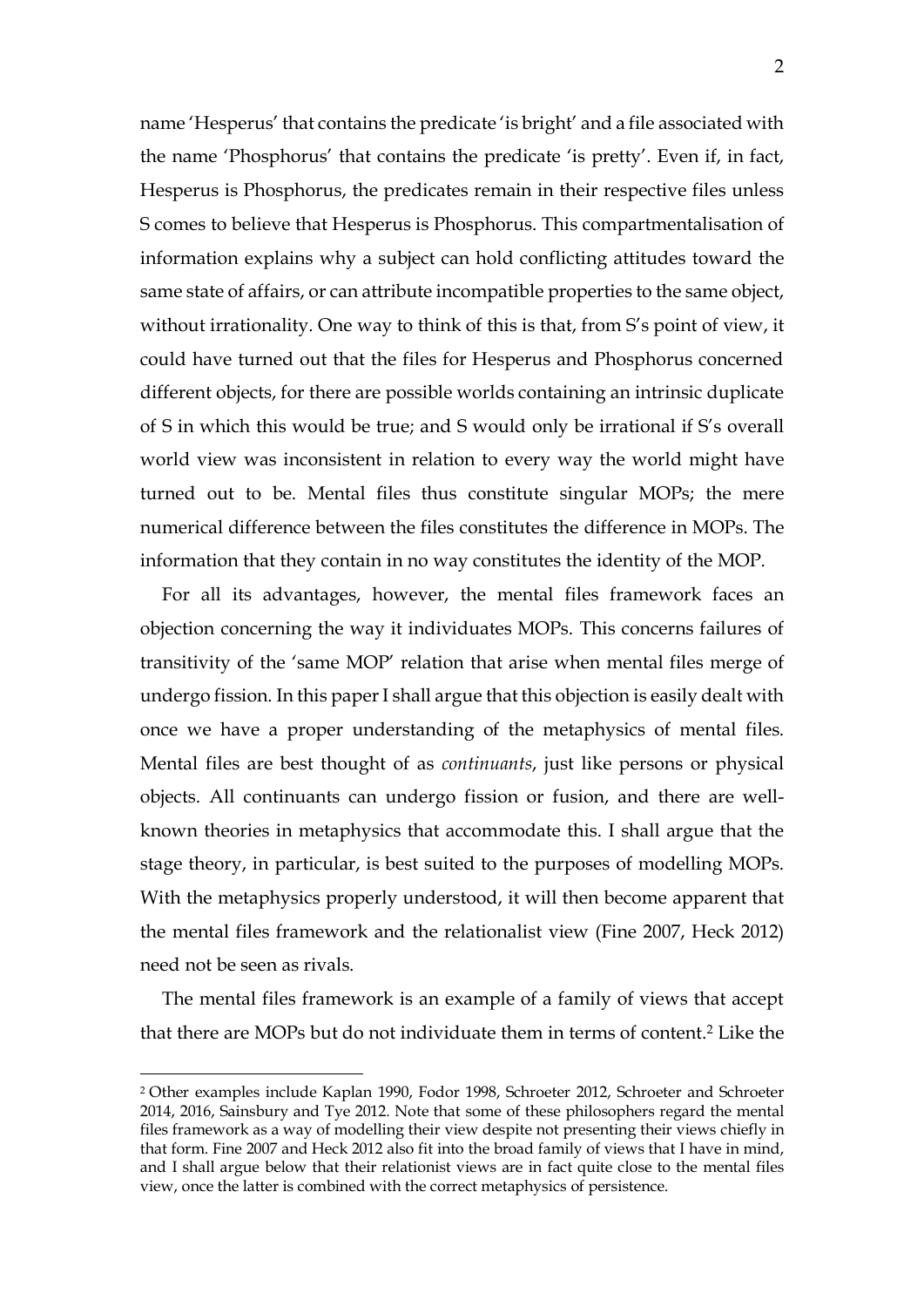mental files view, all such theories construe sameness of MOP in terms of certain relations that hold between tokens. Because such relations can be onemany, all such theories are subject to just the same objections concerning fission and fusion, and the solution that I propose for mental files will apply equally to all of them. I would like to emphasise, then, that although I shall largely discuss matters in terms of mental files, my aim is to defend a broader notion of what constitutes a MOP.

#### **THE INDIVIDUATION OF MENTAL FILES**

Frege (1956, 1966) provides a clear criterion for differences in MOPs in a single subject at a single time. If, at time *t*, a rational subject S can believe that *a* is *F* while denying that *b* is *F*, or withholding judgment about it, then '*a*' and '*b*' correspond to different MOPs for S at *t*. Where S cannot take differing attitudes, it is usually assumed that the tokens of '*a*' and '*b*' correspond to the same MOP. But this criterion does not tell us what we should say about the interpersonal or diachronic cases where the question is what it takes for two different subjects, or the same subject at different times, to think of an object, *o*, under the same or different MOP.

The mental file theory, along with other views in the same family, usually deals with diachronic identity in terms of a relation of epistemic transparency between tokens. This can be understood in terms of John Campbell's (1987, 1994) notion of *trading on identity*. Consider the following inference, in which the subscripts are used only to designate tokens:

 $a_1$  is  $F$  $a_2$  is  $G$ ------------ Something is both *F* and *G*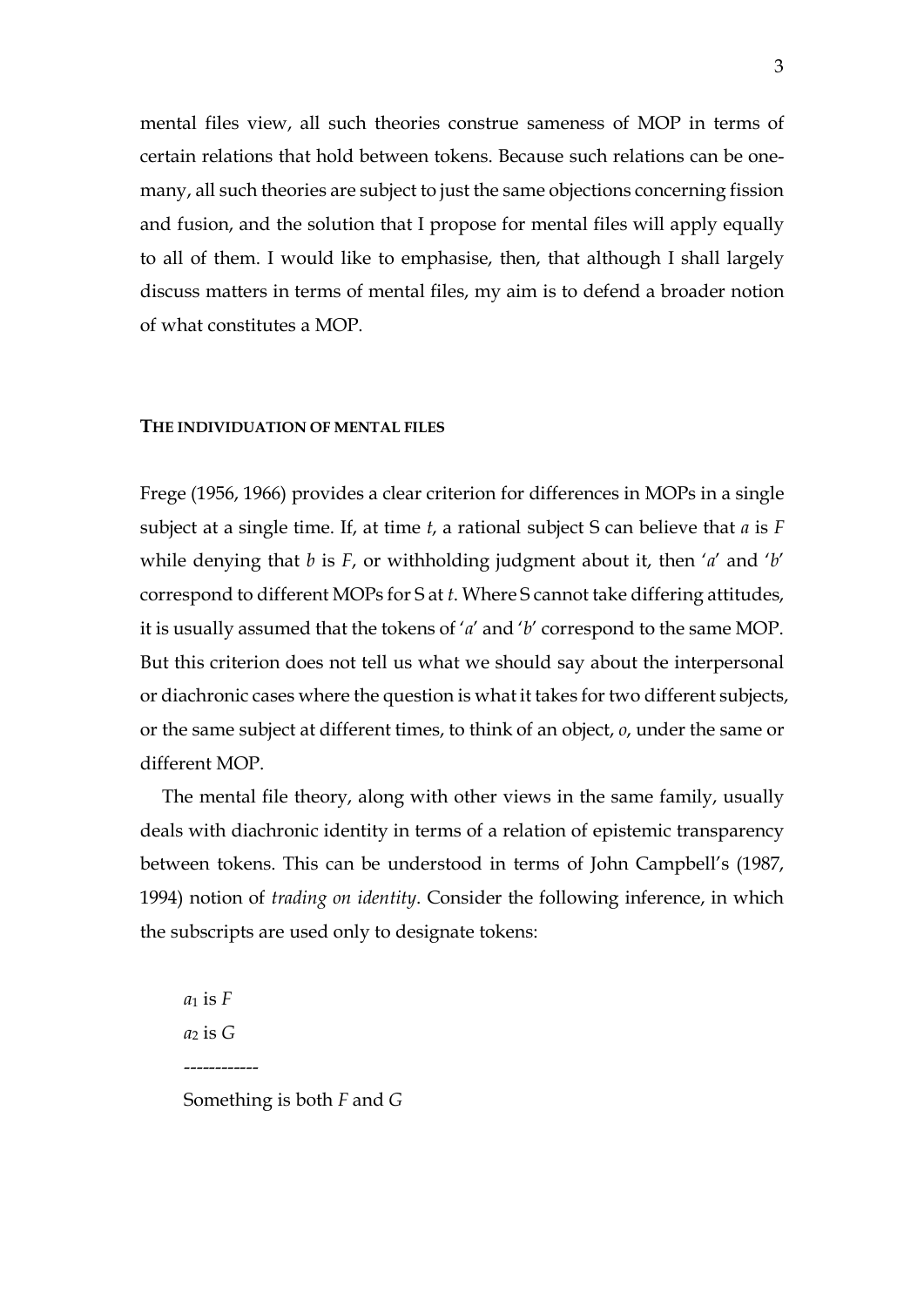One can often infer the conclusion without needing a further premise identifying the references of the two tokens of '*a*'. That is, rather than adding the identity of the references of ' $a_1$ ' and ' $a_2$ ' as an additional assumption, one 'trades' on their co-reference in making the inference. As Campbell argues, it is hard to see how a rational thinker could get by without trading on identity; and, in any case, there seems no doubt that we do as a matter of fact reason in this way extremely often. Campbell argues that it is possible to trade on identity in this way just when the two tokens of '*a*' express the same MOP – for this is exactly the kind of rational relation among thoughts that MOPs are supposed to capture. Indeed it is precisely the fact that we do not trade on identity between tokens of 'Hesperus' and tokens of 'Phosphorus' that blocks the inference from 'Hesperus is bright' to 'Phosphorus is bright' in the absence of the assumption that Hesperus is Phosphorus. By definition, then, two tokens are of the same file, and hence the same MOP, just if it is possible for the subject to trade on identity between them.3 For brevity, I shall say that two tokens are *transparently related* just when it is possible for the rational subject to trade on identity between them; so two tokens are of the same MOP if and only if they are transparently related.

The mental files framework seems a natural partner for an individuation of MOPs in terms of transparency. In the above inference, for example, the fact that the subject can trade on identity is connected with the fact that the tokens '*a*<sup>1</sup> and '*a*<sup>2</sup> are both associated with the same mental file. Because the predicates 'is *F*' and 'is *G*' both appear in the same file they can be conjoined and predicated without further inference. If one of the tokens were associated with a different a different file then the inference would require at least one additional premise in order to associate a predicate in one file with a predicate in another file. Note, however, that since 'same mental file' is itself to be understood in terms of the transparency relation, the notion of a file does not in itself carry much explanatory weight. Rather, at least on my understanding,

 <sup>3</sup> Recanati (2012, 2016) also uses trading on identity as his criterion for identity of MOPs; and others with views of the same general kind, while not always making explicit reference to Campbell's notion, normally describe things in a corresponding way (see e.g. Heck 2012: 155, Schroeter 2012: 180).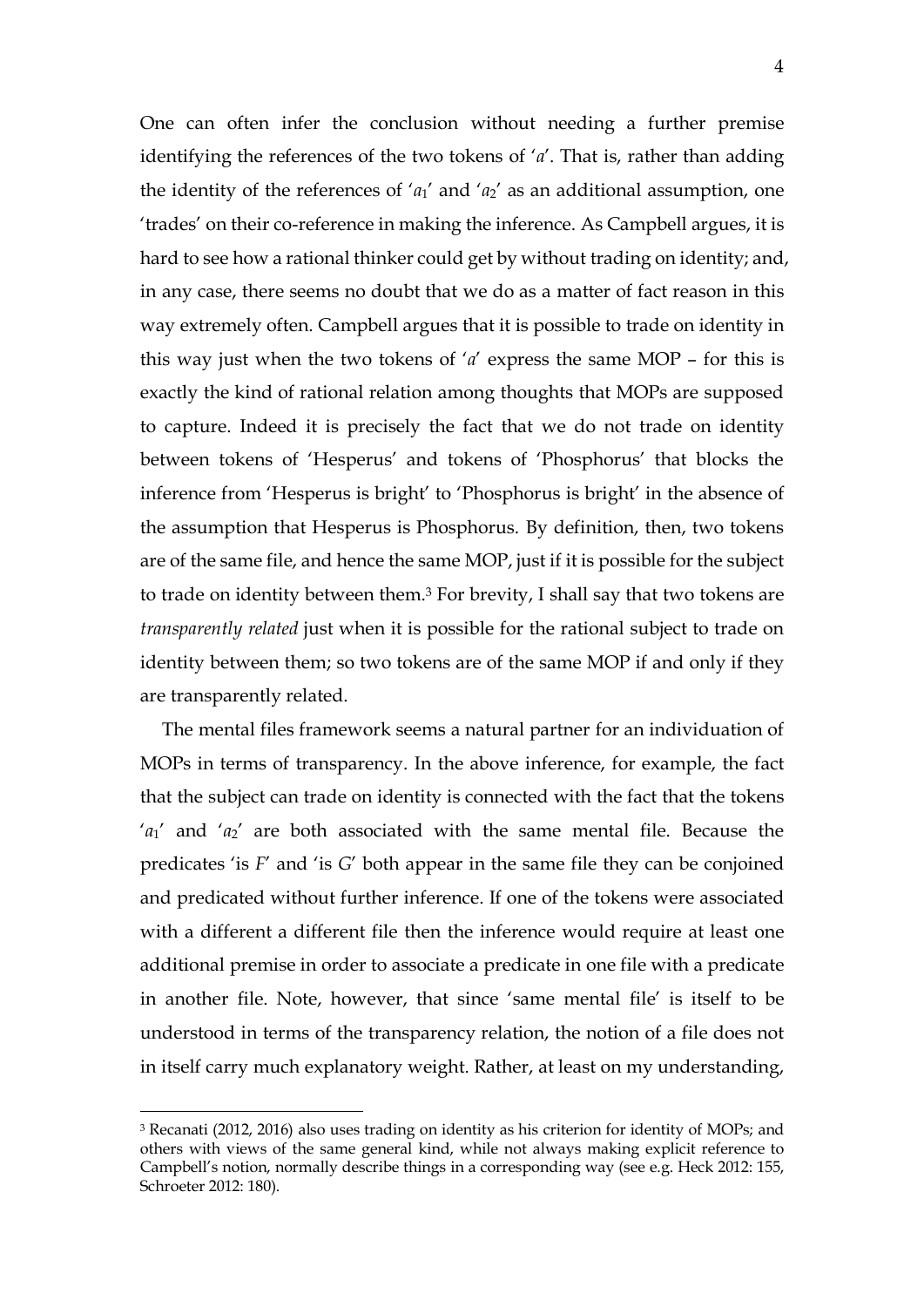the notion of a file should just be thought of as a metaphor that helps capture the way in which information is organised in the subject's mind. The fact that the information is organised in that way must be given a separate explanation. In particular, the fact that two predicates appear in the same file is to be explained in terms of that file standing in a certain kind of ongoing epistemic relation to the reference. I shall say more about this below.

There is far more to be said about mental files, for example concerning what we should say about cases of reference failure, or cases in which there is transparency from the subject's point of view yet an unnoticed change of reference (for example in a case where a perceived object is switched for a duplicate without the subject noticing). I shall not, however, go further into the details of this, since the problem with which I shall be concerned, and its solution, will be the same for all plausible variants of the view.4

#### **THE IDENTITY OF MOPS OVER TIME AND BETWEEN PEOPLE**

Provided we restrict our attention to synchronic intrapersonal inferences and Frege cases, the mental files framework, understood as described above, works well. But what about the individuation of MOPs over time, or between different thinkers? As mentioned above, most advocates of the mental files framework hold that transparency is the correct criterion in dynamic cases as well, though there are some slight complications to discuss (see below). Several – myself included – also hold that transparency is the right criterion in interpersonal cases.5

First, then, the diachronic case. As Gareth Evans (1982: 235) pointed out, it is a requirement for being a rational thinker that one's thoughts at one time have a rational bearing on one's thoughts at subsequent times. Were this not the case, there would be little point in retaining information. We can capture this

 <sup>4</sup> For further discussion see Recanati 2016, especially concerning the difference between the weak and strong versions of coreference *de jure*. See also Prosser forthcoming.

<sup>5</sup> For the interpersonal case see for example Dickie and Rattan 2010, Prosser forthcoming, Recanati 2016, Schroeter 2012.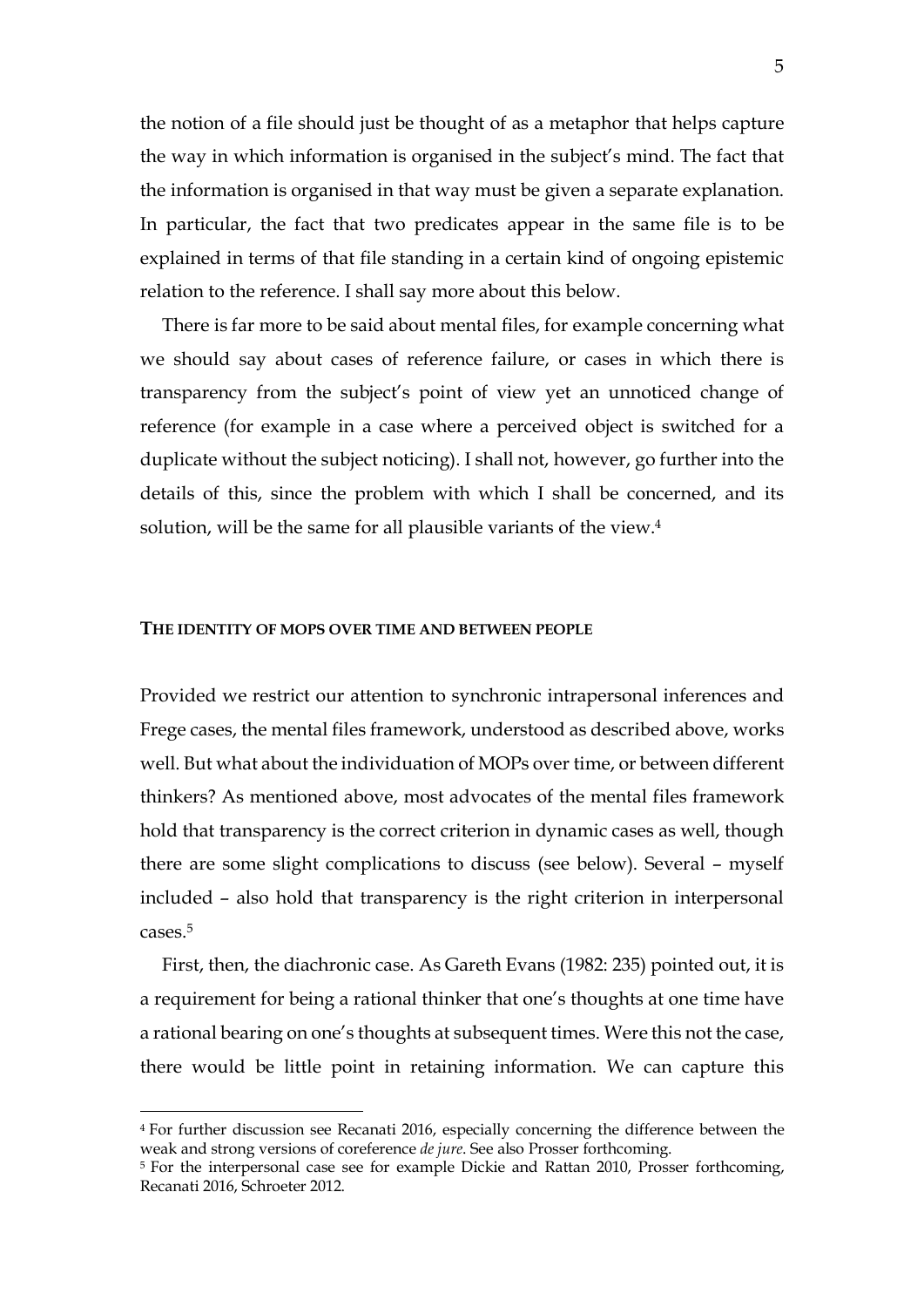rational bearing in terms of transparency. Suppose that, at  $t_1$ , one thinks that Hesperus is bright and that Phosphorus is pretty. Given that Hesperus is in fact Phosphorus, but assuming that one does not know this, why is it that at  $t_2$ , in the absence of new information, one thinks that Hesperus is bright and Phosphorus is pretty instead of thinking, say, that Hesperus is pretty and Phosphorus is bright? It is because the different tokens of 'Hesperus' are associated with the same mental file, and thus the same MOP, as are the different tokens of 'Phosphorus'. Each predicate remains in its file, and one thus retains the very same beliefs, individuated at the level of MOPs. We can think of this in terms of transparency because retention of a belief over time is like a limiting case of inference: one infers 'Hesperus<sub>2</sub> is bright' from 'Hesperus<sub>1</sub> is bright' without the need for further premises, thus trading on the identity of reference of the tokens 'Hesperus<sub>1</sub>' and 'Hesperus<sub>2</sub>'.

One could, of course, try to resist this view. One could insist that MOPs occurring at different times are necessarily distinct. But this is a difficult position to sustain. It would require an explanation of why retained predicates 'stick' to one singular term over time (e.g. 'Hesperus') rather than another. But why try to defend that view, when the assumption that MOPs are retained through time provides such a straightforward and intuitive account? Unless there is a very strong objection to the retention of files, and thus MOPs, over time, the view should be accepted. It provides a way to capture the rational structure of the thinker's thoughts over time. I take it that correctly modelling the thinker's rational thought processes is the main reason for individuating MOPs in the first place.

Traditionally, MOPs were thought to be individuated in terms of their epistemic properties. What I mean by 'epistemic properties' is this: two token MOPs differ with respect to their epistemic properties if, and only if, they differ with respect to the epistemic conditions under which the subject would be warranted in making a judgment that deploys the MOP. Hence, according to traditional theories of this kind, two token thoughts were of different types, and thus involved different MOPs, if and only if they differed with respect to the conditions under which the subject would be warranted in making the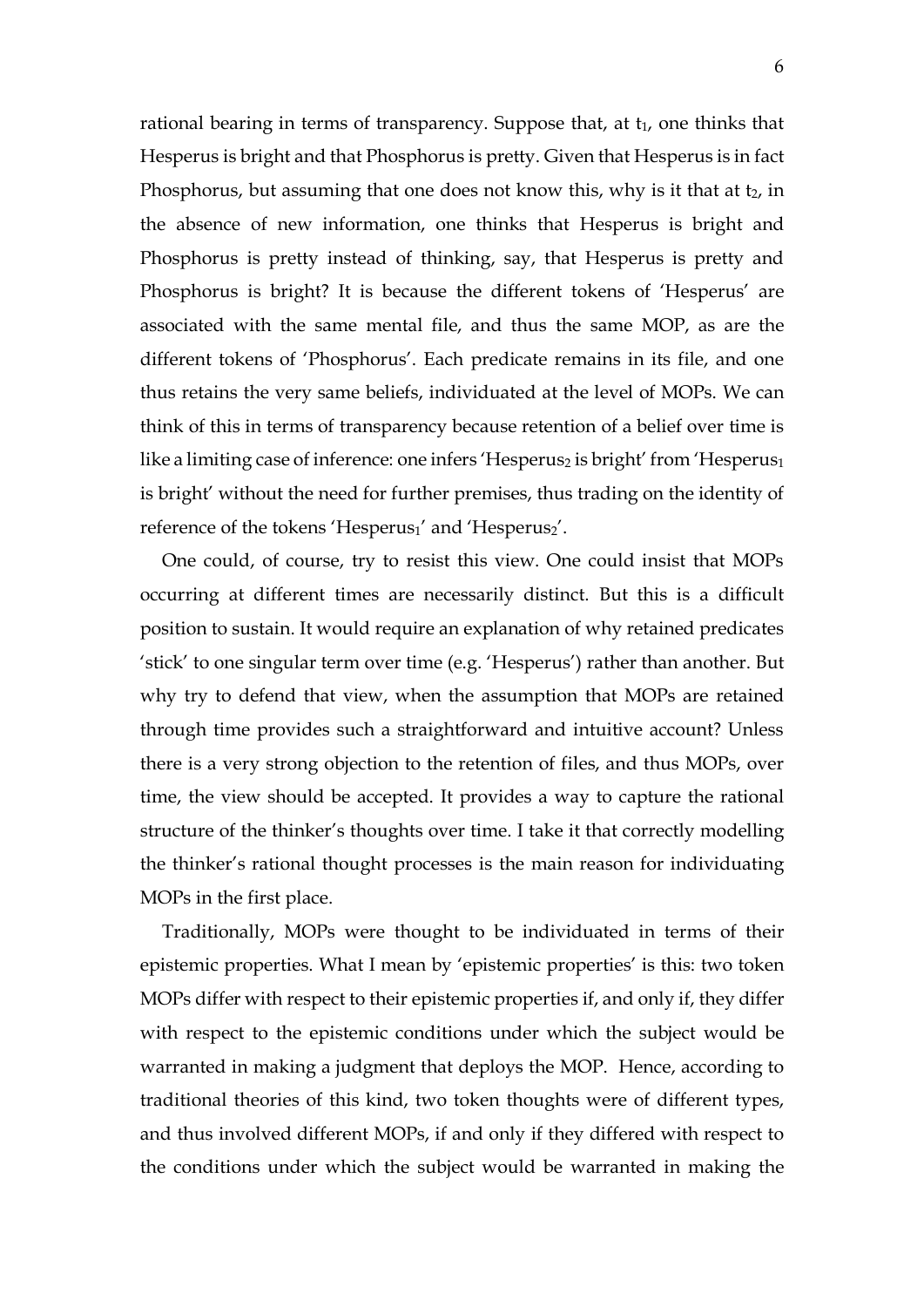relevant judgment about the reference. This view became popular because of an excessive focus on the synchronic intrapersonal Frege cases. If a rational subject, S, at a time *t*, can believe that *a* is *F* while denying that *b* is *F*, this can only be because S is unaware that *a* = *b*. But it can appear possible to S that *a* and *b* are different objects only if S forms judgments about *a* and *b* under different epistemic circumstances. It must, for example, appear to S that *a* is to the left while *b* is to the right, or that *a* is the morning star while *b* is the evening star. If this were not the case – if the conditions under which S would predicate 'is *F*' of *a* and *b* were exactly the same – then it would never come about that S believed something about *a* without also believing the same about *b*. 6

What this shows is that if S makes different judgments concerning '*a*' and '*b*' at a given time then the MOPs associated with '*a*' and '*b*' differ epistemically *at that time*. But all too often a far stronger conclusion has been drawn, to the effect that if, at time *t*, for subject *S*, '*a'* and '*b'* have different epistemic properties  $E_1$ and E2 respectively, then the MOPs associated with '*a*' and '*b*' are *essentially* characterised by  $E_1$  and  $E_2$ . Descriptivist theories of singular MOPs are perhaps the best-known example, but the same applies to theories that see MOPs in terms of other epistemic notions such as recognitional capacities (and it also applies to theories that individuate MOPs in terms of specific kinds of epistemic relations, on which see below).

The epistemic properties of a mental file can change over time, however, without there being any reason to think that there is a change in the identity of the file, provided there is transparency throughout. <sup>7</sup> Consider an analogy with physical objects. Assuming Leibniz's principle of the identity of indiscernibles,

 <sup>6</sup> Would it be possible to think of two objects as distinct even if one believed exactly the same about both of them, and even if both MOPs had the same epistemic properties? Perhaps the mere distinctness of two mental files, albeit with exactly the same contents, would make this possible. It depends on whether Leibniz's principle of the identity of indiscernibles is implicitly hard-wired into one's psychology. If so, then when there is no epistemic difference between two files, the files should be considered as having merged into a single one (and the subject would thereby take it that there was only one object). I take it to be an empirical question whether our brains are wired up in this way; a question whose answer is likely to be independent of whether the principle of the identity of indiscernibles is true, but which might shed some light on our intuitions regarding the principle.

<sup>7</sup> Laura Schroeter (2012) makes an analogous point for the interpersonal case in terms of what she calls the *Flexibility Constraint* – that different speakers may refer to the same object and keep track of this in conversation despite large differences in what they believe about the object.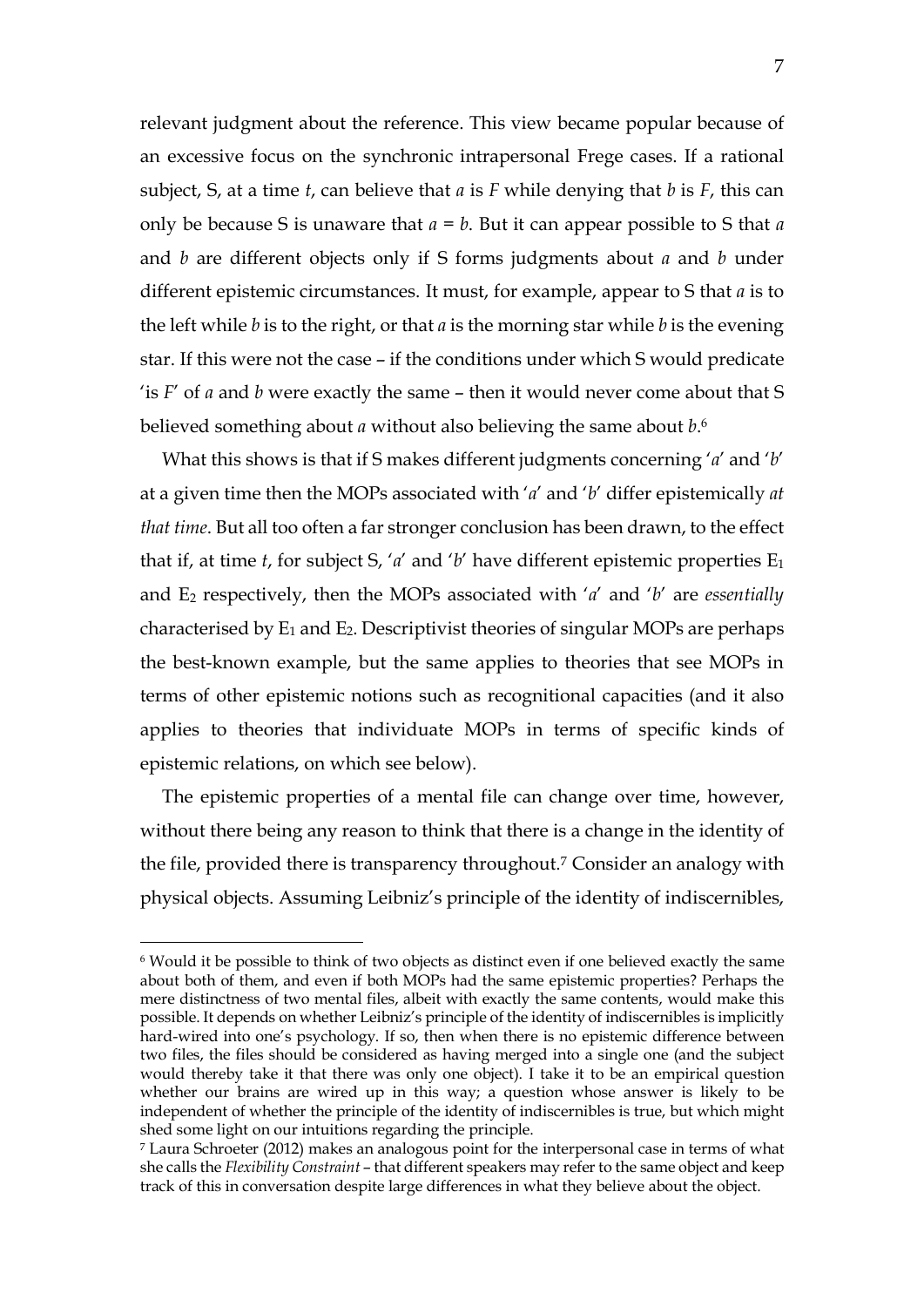if two physical objects are distinct at time *t* then they differ in at least one property (which can include spatial location). Suppose that, at *t*, objects *o*<sup>1</sup> and  $o_2$  differ because they instantiate different properties  $P_1$  and  $P_2$  respectively. It clearly does not follow that *o*<sup>1</sup> and *o*<sup>2</sup> are *essentially* characterised by their possession of  $P_1$  and  $P_2$ . Many of the properties of a physical object can change over time, and could even change such that at some later time *o*<sup>1</sup> instantiated P<sub>2</sub> while  $o_2$  instantiated P<sub>1</sub>. It is an essential fact about physical objects that they possess a certain range of properties (location, size, shape etc.) at any given time, and it is essential that two distinct objects differ with respect to at least one of those properties at any given time, but it is not essential to the identity of a given physical object that it possess a specific set of properties. What makes an object the same one from one time to another is that its states depend in certain systematic ways on its earlier states, not that it continues to possess the same set of properties.<sup>8</sup> If transparency is the criterion for sameness of mental file then we should think of the relation between a mental file and its epistemic properties as analogous to the relation between a physical object and its physical properties. It is essential to a mental file that at any given time it has certain epistemic properties that determine the conditions under which the subject is warranted in making judgments the deploy the mental file, but no mental file can be individuated just in terms of such properties, as they may change over time. In some cases transparency may require a temporary overlap in epistemic properties, such as when an object is identified as the evening star, then as both the evening star and the morning star, and subsequently only as the morning star (perhaps because the first description has been forgotten). But this need not always be true. For example one may track a visually perceived object as it moves around, gradually changes colour, shape, and so on, such that there is no overlap in its perceived properties from one time to another, yet one's thoughts about it may be diachronically transparent.

 <sup>8</sup> I have glossed over some issues relating to sortal properties. Perhaps being a table lamp is essential to table lamps; perhaps no table lamp can become an egg. But the point made above will still apply to a wide range of other properties of table lamps, and no table lamp can be individuated solely by instantiating the property of being a table lamp.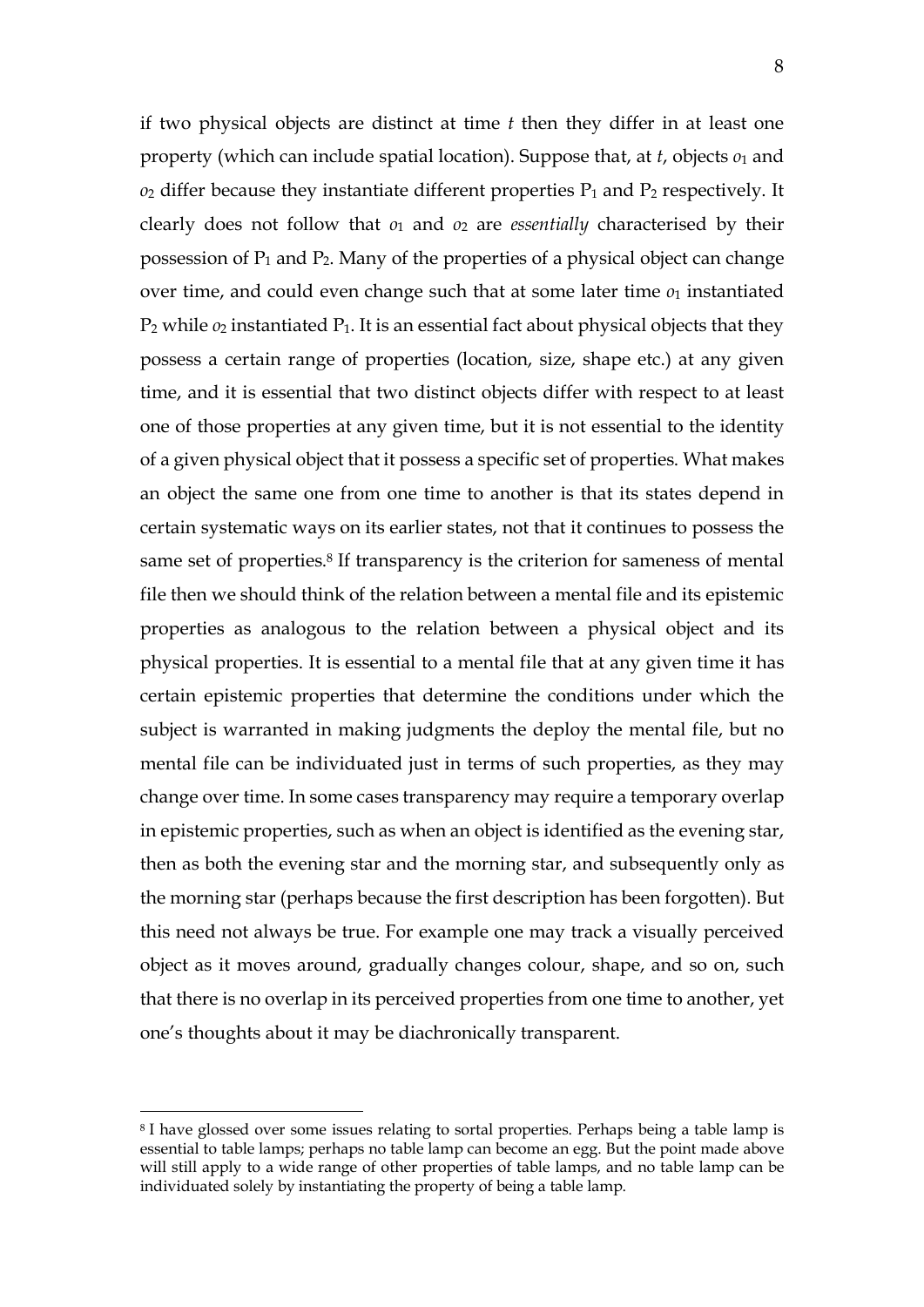I am using the phrase 'epistemic property' as an umbrella term, covering any kind of property that determines the epistemic circumstances under which it is appropriate for the subject to deploy the MOP. I reject any theory according to which MOPs have their epistemic properties essentially, though, as explained above, I do accept MOPs have specific epistemic properties for a given subject at a given time. Many mental file theorists hold that the reference of a mental file is determined by a specific kind of epistemic property: a certain kind of epistemic relation in which the file stands to its reference. Recanati (2012) calls these 'Epistemically Rewarding' or 'ER' relations. There is room for different accounts of these relations while remaining within the same broad framework, but the general idea is that each file will be 'tuned' to a specific entity – the reference of the file – by virtue of the epistemic relation between the entity and the mental file. Information acquired by virtue of that relation, and placed in the file, will normally be information about that entity. Recanati distinguishes several types of ER relations, and types files according to the ER relations that they exploit. For example a demonstrative file is one that normally contains information about an object that the subject is perceptually tracking, a HERE file is one that contains information about the current location of the subject, a NOW file is one that contains information about the time that is cotemporaneous with the file, and so on.

Recanati (2015, 2016) agrees with Papineau (2006, 2013), Ball (2014), and Ninan (2014) that for many purposes we need to talk about files that persist through changes in their ER relations. He calls these persisting files 'encyclopedia entries'; they stand in higher-order ER relations to their references, consisting in the possession of one of the first-order ER relations. But he holds that we also need a finer-grained individuation wherein files are typed by their ER relations. An encyclopedia entry exists when a series of finegrained files with different ER relations occurs, such that each one is 'converted' into the next, to which it is transparently related. For example, a demonstrative file, based on a current perception of an object, may be converted into a different kind of file when the object is no longer perceived, provided the new file is associated with a new ER relation, as might occur when the subject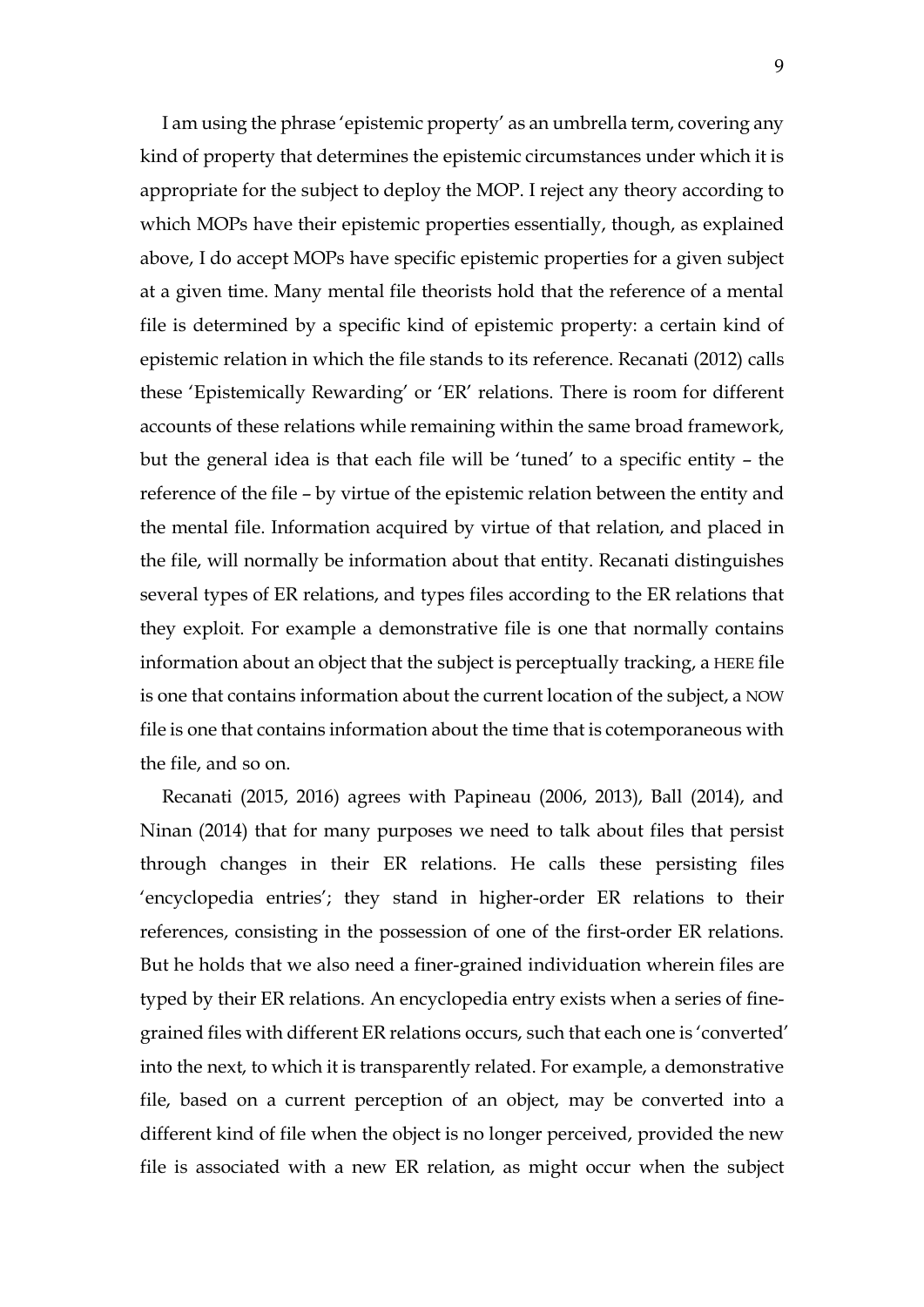acquires a recognitional capacity for the object. An encyclopedia entry consists in the series of fine-grained files of this kind.

If there is genuine theoretical utility in the finer-grained individuation of files then I have no objection to positing them, alongside the coarser-grained encyclopedia entries that are individuated by epistemic transparency relations as described above. But I am yet to be convinced of their utility. Recanati sometimes seems to assume that fine-grained files are needed in order to deal with Frege cases (see for example the exchange between Recanati (2015) and Onofri (2015)). But this is not correct, much as it would not be correct to hold that physical objects must be individuated in a fine-grained way in order to account for the fact that there can be two distinct physical objects at the same time. Rather than positing a series of distinct physical objects whenever their properties change it is much simpler to speak of a single object whose properties change over time; and, similarly, much simpler to speak of a single persisting file whose epistemic properties change over time. If we accept that there are coarse-grained files then we must already accept that they have epistemic properties at any given time, and that these epistemic properties change over time. I cannot see what is added by also claiming that there are distinct files, of the fine-grained type, at different times.

Another putative reason for appealing to fine-grained files would be to account for systematic differences in behaviour associated with files based on different ER relations. This comes out most clearly with indexicals, though similar points can be made about other cases. When one thinks of a place as *here* at  $t_1$  one may behave differently than if one subsequently thinks of the same place as *there* at *t2*, even if one keeps track of the place throughout, such that one's *here* and *there* thoughts are related transparently. One might, for example, think 'it is always raining here' and, as a result, one opens one's umbrella. But one may then move away from the place, keeping track of it throughout. Barring loss of memory or new information, one will be disposed to hold, of the same place, that 'it is always raining there'. The latter thought will be transparently related to one's earlier thought, but will not dispose one to open one's umbrella. Perry (1977, 1979) has given several well-known examples that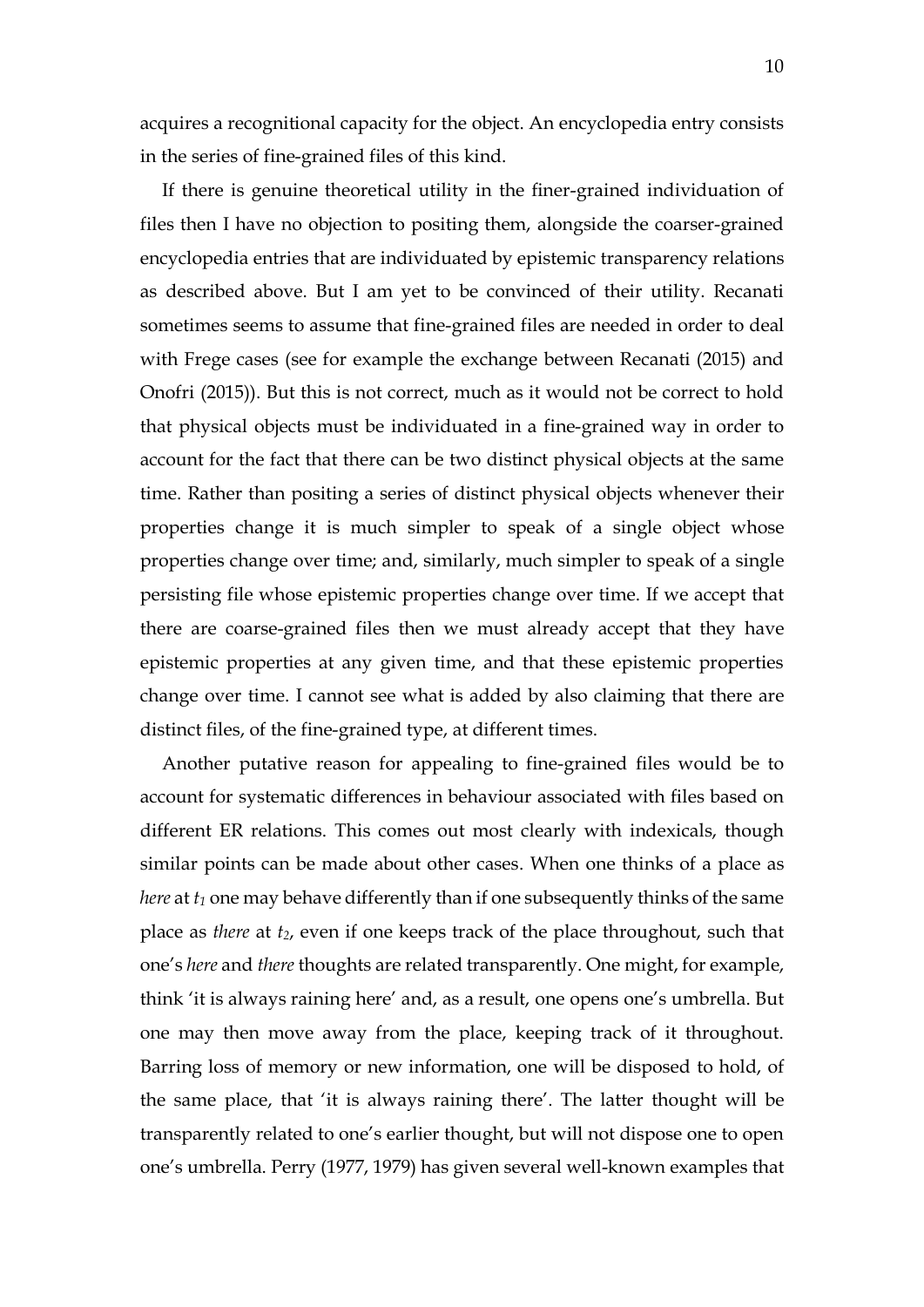illustrate such systematic differences in behaviour associated with different indexicals.

A difference in rational behaviour must be explained in terms of a difference in mental states. It may therefore seem tempting to associate this difference in thoughts with the difference in ER relations associated with *here* and *there* (one judges that it is *F here* when it is *F* in one's own location, whereas one judges that it is *F there* when it is *F* at some other location). Many philosophers have thus concluded that *here* and *there* must always correspond to different finegrained MOPs of a place. Perhaps the unstructured linguistic form of indexical pronouns such as 'here', 'now' and 'I' has contributed to a view that each different indexical is associated with a different unstructured thought component with a special cognitive role. In the mental files framework this would be understood in terms of types of files that have special cognitive roles.

In my view, this common line of thought has been a significant wrong turn. Given a common set of desires, systematic differences in behaviour can always be explained in terms of the way the subject takes the world to be. For any indexical pronoun, IND, which refers to *o*, if the subject expresses a belief using words of the form 'IND is *F*' then the subject believes of *o*, that it is *F*. But S also believes something else, as manifested by the choice of indexical term. If S uses the word 'now' in referring to time *t*, for example, then S believes that *t* is present. Similarly, when S uses the word 'here' in referring to location *l*, S believes that *l* is *hereabouts*. This is a relation between S and *l*: roughly speaking, the relation such that S is located within *l*. Finally, when S uses 'I' in referring to S, S believes that S stands in a certain relation to the person S thinks about. Arguably (though the details won't matter here) this relation involves S being the person about whom S receives information in certain ways (e.g. through proprioception), and whose behaviour can be controlled in various ways by S. Let us call predicates such as 'is present' and 'is hereabouts' *egocentric predicates*. Egocentric predicates typically have a monadic form: one can think in terms of *past*, *present*, *future*, *hereabouts*, *left*, *right* and so on without needing to articulate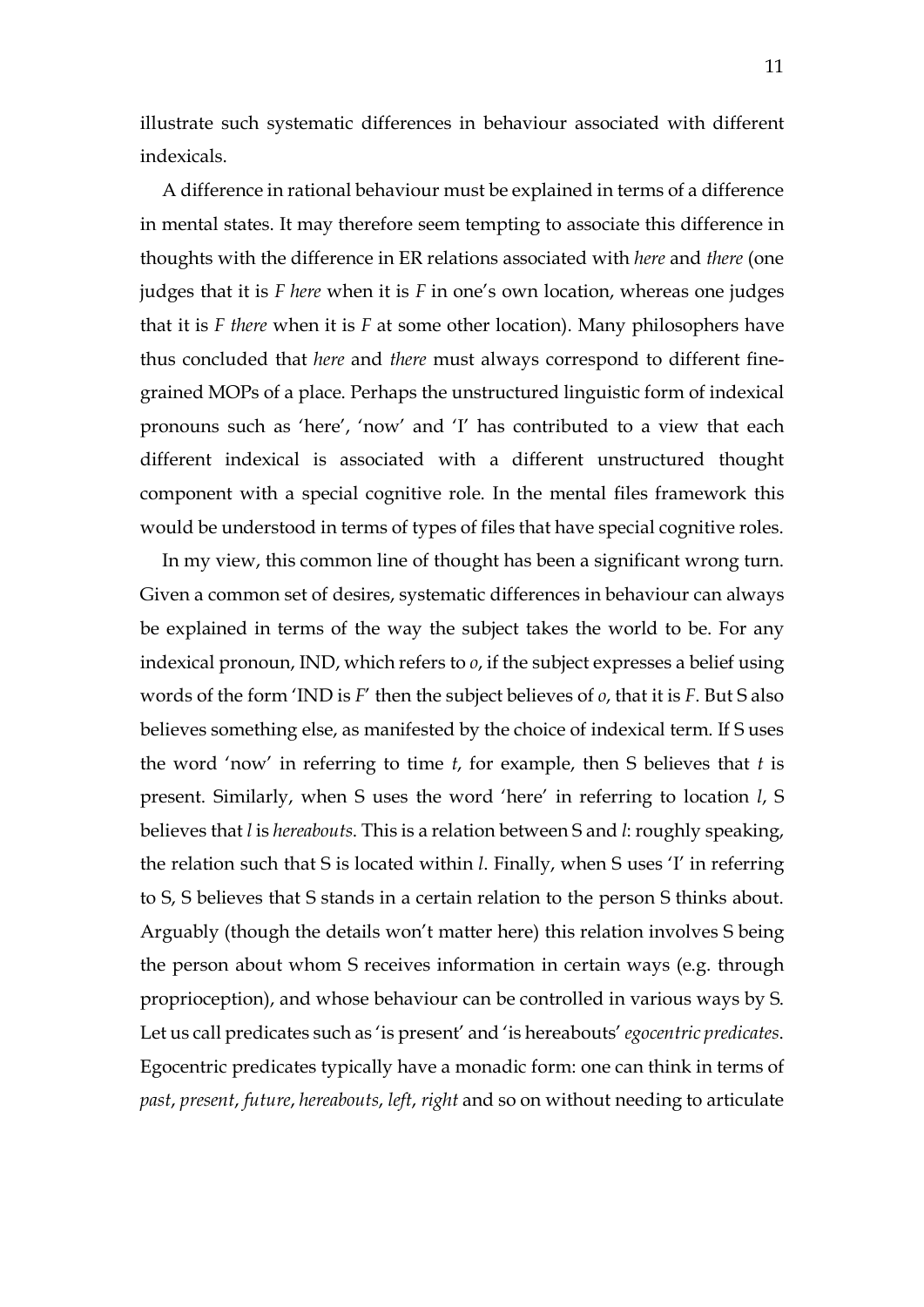to oneself the fact that these are really relations to oneself.9 In linguistic terms, one can think of egocentric predicates – or, at least, their fully articulated equivalents – as presuppositions of an utterance containing an indexical pronoun. A use of 'here' presupposes that the speaker is located at the place that is the reference of the pronoun, for example.

Consequently there is a difference in what S believes when S goes from thinking 'it is always raining here' to thinking 'it is always raining there', about the same place. In both cases, S believes, of location *l*, that it is always raining at *l*. Since, if S has kept track of *l*, S's thought tokens will be transparently related, there seems no reason to deny that there is a single persisting mental file whose reference is *l*. But, in addition, S goes from believing that *l* is hereabouts to believing that *l* is thereabouts (where 'thereabouts' refers to some other relation between S and *l*, different from the 'hereabouts' relation). This is clearly a difference in how S takes the world to be, and thus a difference in what S believes. It is *this* difference that explains the difference in S's behaviour; not a difference in the MOP under which S thinks of *l*. And since this is all part of what S believes about *l*, and all under the same MOP of *l*, the predicates 'is hereabouts' and 'is thereabouts' are among the contents of the persisting mental file for *l*. Finer-grained files, and the associated finer-grained MOPs and thoughts, thus have no role to play in the story.<sup>10, 11</sup>

Note that I am not claiming that S has beliefs concerning the ER relations of mental files in every case. Where an indexical pronoun is used, it presupposes, or connotes, the relation specified by an egocentric predicate.12 There need be no similar presuppositions associated with other uses of mental files. But there

 <sup>9</sup> I give a more detailed account of the relations in question, and the sense in which the mental representation of them is monadic, in Prosser 2015, where I also argue for their essential role in action.

<sup>&</sup>lt;sup>10</sup> I have defended the above claims about the cognitive dynamics of thoughts expressed using indexicals in more detail in Prosser 2005. See also Prosser forthcoming for the equivalent claims about communication and shared indexical thoughts.

<sup>&</sup>lt;sup>11</sup> In recent work, Recanati (2016) seems willing to appeal to the presuppositions of the use of an indexical when discussing the corresponding problem for shared indexical thoughts. Given that this seems similar to my own solution in both the dynamic and interpersonal cases (on which see below and Prosser forthcoming), it is not clear to me why Recanati should not accept the same move in the dynamic case.

<sup>&</sup>lt;sup>12</sup> However even here there are cases in which the egocentric predicate fails to correctly apply to the object. See Prosser 2012 for details.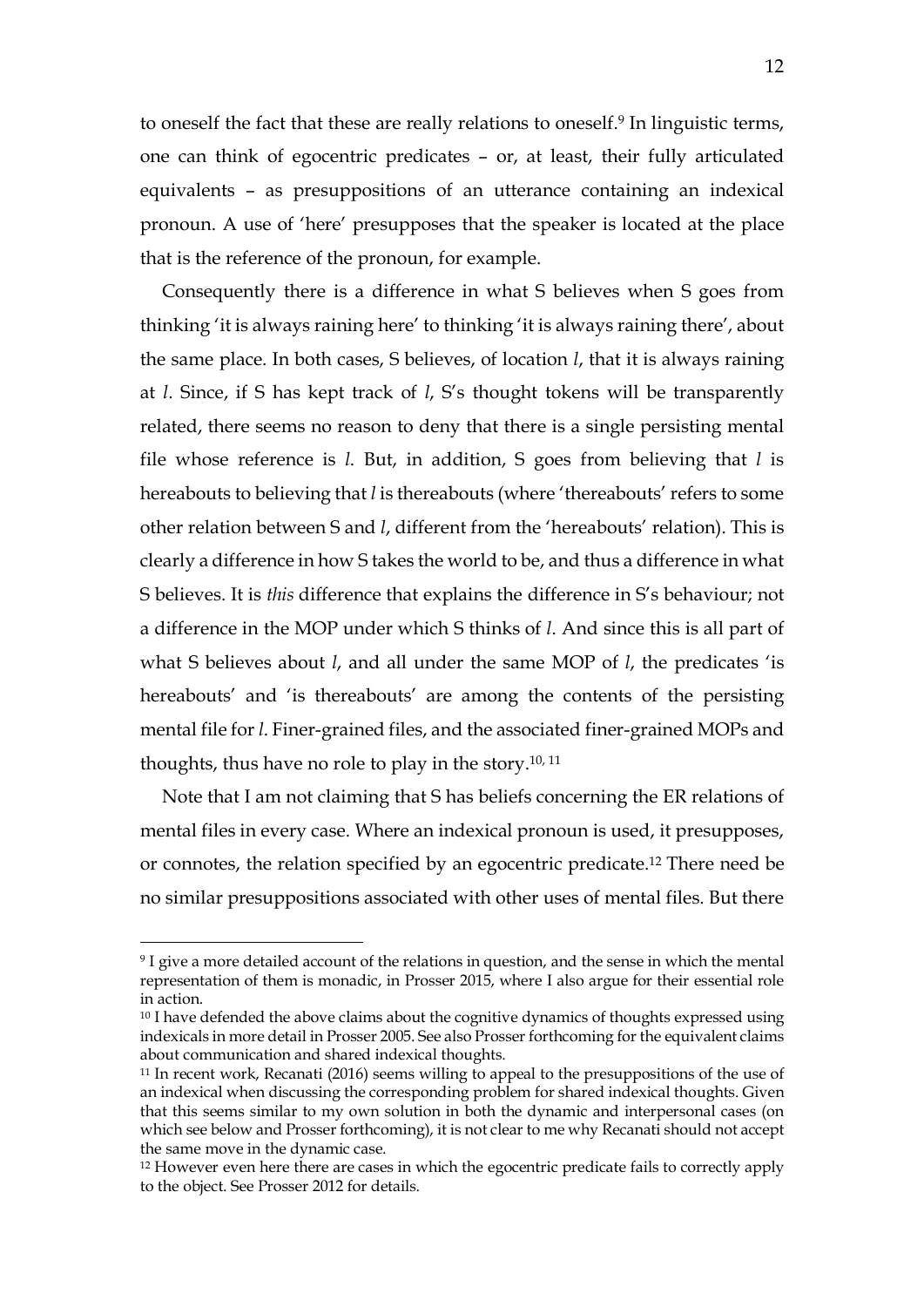are also no systematic behavioural differences associated with such cases. Suppose that S has two different names for the same person, Smith, and, at a given time, the two corresponding files are associated with two different ways of visually recognising Smith. For example, perhaps one file is activated when S sees Smith from one side, whereas the other file is activated when S sees Smith from the other side (we can suppose that S has never seen both sides of Smith within a single perceptual episode, and therefore never realised that there is just one person). S might be quite unaware of how she goes about recognising Smith in the two cases, and therefore although the two files differ in their ER relations to Smith, this does not entail a difference in the contents of the files, which would constitute a difference in belief. The two files are not associated with systematic differences in behaviour in the way that different indexical pronouns are. Any differences in behaviour are likely to result from contingent differences in the contents of the files (i.e. differences in what S believes about Smith under the different MOPs).

Consequently I can see no need to posit fine-grained files, individuated by their ER relations. It is important to stress, however, that if finer-grained files have a theoretical utility that I have missed, this will not affect the arguments that follow, provided there is still a role for persisting, coarse-grained files, or encyclopedia entries. It is the latter notion of a mental file that individuates MOPs purely in terms of relations among tokens, and for which the transitivity problems most clearly arise (though insofar as similar transitivity problems can arise on Recanati's finer-grained individuation of MOPs, the stage-theoretic solution proposed below should still apply).

As I shall explain below, the diachronic intrapersonal case is sufficient to illustrate the transitivity problem with which we shall be concerned. Since interpersonal cases provide particularly clear examples of the problem, however, I shall say a little about the interpersonal individuation of MOPs. If MOPs are to be individuated by mental files then for two people to think of an object under the same MOP is for their thought tokens to involve tokens of the same mental file. But what does it mean for mental files realised in separate brains to be tokens of the 'same' file? The obvious way to approach the problem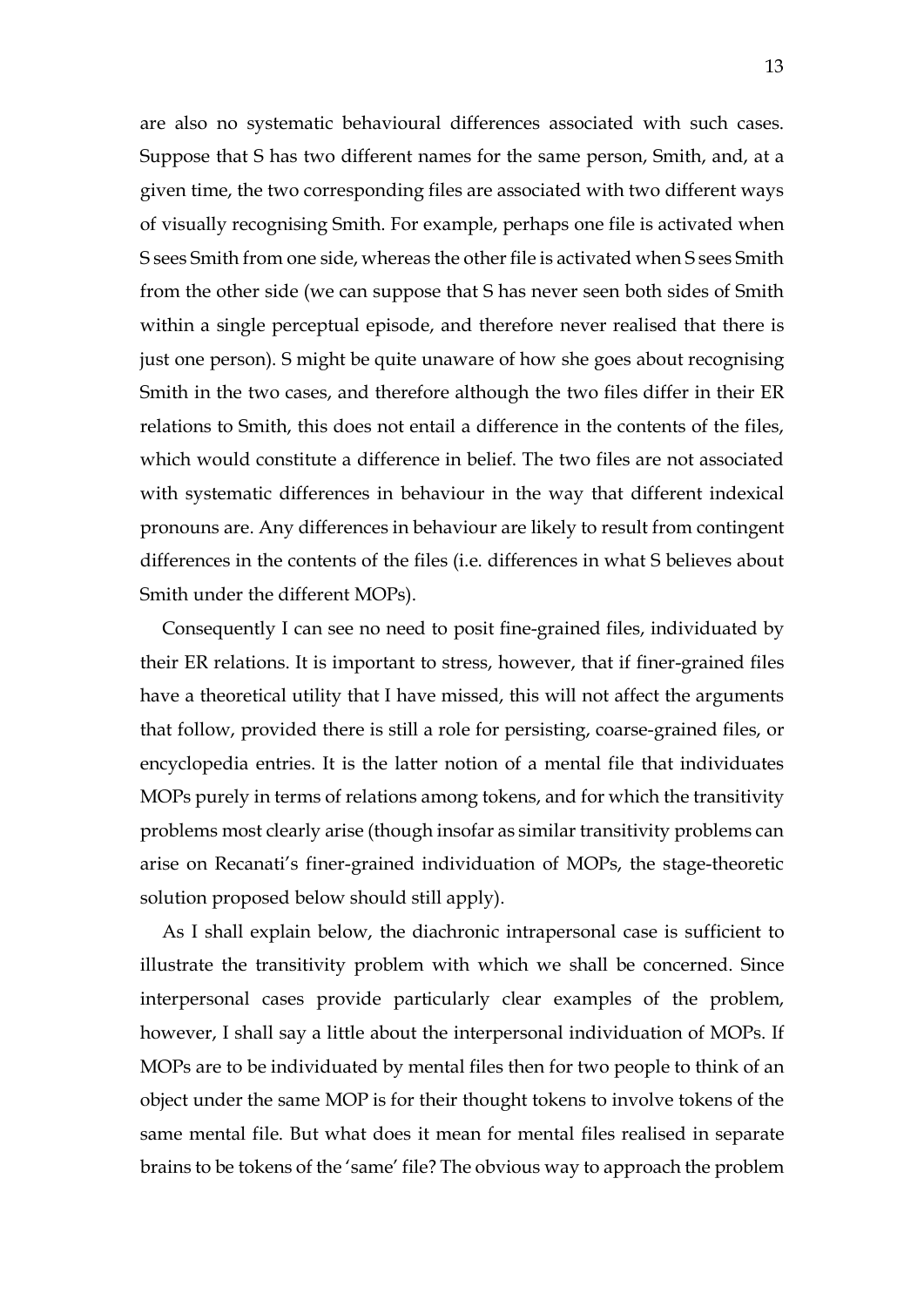is to keep firmly in mind that an individuation of MOPs should capture the kinds of epistemic relations that exist between token thoughts, as described above. Where token MOPs are related transparently they are tokens of the same MOP, and thus the token mental files to which they correspond should be typed together.<sup>13</sup>

Here is one suggestion for how this transparency might occur.<sup>14</sup> For there to be epistemic transparency between the token thoughts of two people, it must be possible for one person's belief to lead to the other person predicating the same property of the same object by trading on the identity of reference between the token singular terms of the two people. This happens in those cases in which, when a speaker makes an utterance, there is no need for the audience to entertain an interpretive hypothesis about the reference of the singular term. Thus, for example, when the speaker says 'Hesperus is bright', someone who hears this may come to believe what they would express using the words 'Hesperus is bright', without ever needing to employ an explicit assumption that the other speaker's token of 'Hesperus' referred the same object as their own (or to Hesperus, as they would put it). Instead, coreference is presupposed. This happens precisely when there is a shared language. It is the interpersonal analogue of the intrapersonal phenomenon of trading on identity described above.

The precise details are not important for present purposes, however. The view just described, for both the intrapersonal diachronic case and for the synchronic interpersonal case, says that what makes it the case that two tokens are of the same MOP is that a certain kind of relation holds between the tokens. This contrasts with theories according to which two tokens are of the same MOP if and only if both tokens have an epistemic property in common (a property other than that of being related to other tokens in a certain way, such as the property of being applicable when a certain descriptive condition is met).

 <sup>13</sup> Dickie and Rattan (2010) in effect argue for a criterion of transparency for interpersonal sameness of MOPs, albeit they do not relate this explicitly to the mental files approach.

 $14$  The following view is described in more detail in Prosser forthcoming, and is endorsed by Recanati (2016). A similar view has been developed by Laura Schroeter and François Schroeter (Schroeter 2012; Schroeter and Schroeter 2014).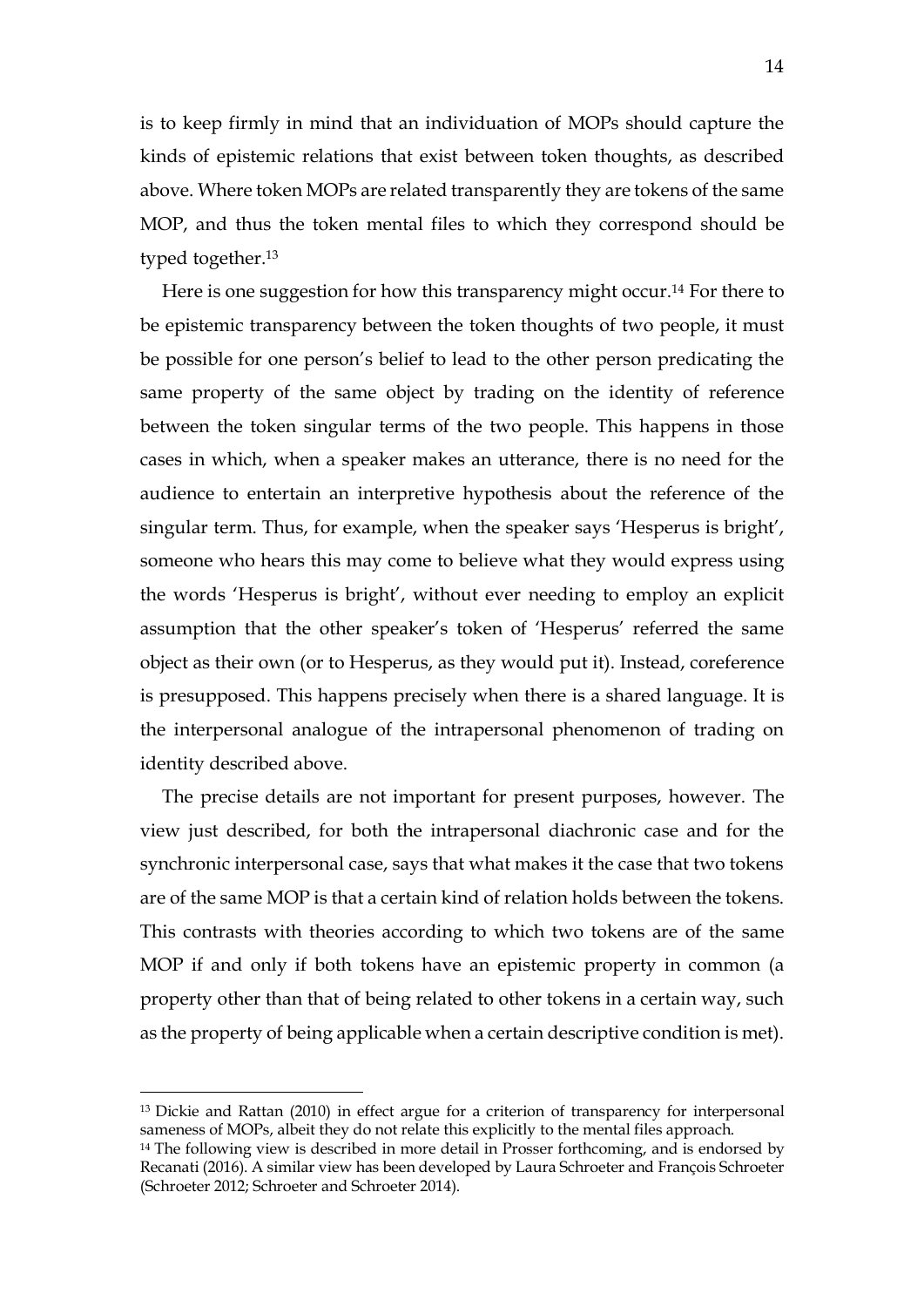The problem described below will arise for any view that belongs to the first, relational category; and the solution will be of the same kind in each case.

#### **TRANSITIVITY PROBLEMS**

So far, so good. But upon closer inspection there is a prima facie problem with an individuation of MOPs based on epistemic transparency, or other similar relations between tokens. Several authors have pointed out alleged counterexamples involving a failure of transitivity of the 'same file' relation or, equivalently, the 'same MOP' relation (Soames 1989, 1994, Fine 2007, Pinillos 2011). In some such cases it can be shown that transitivity does not in fact fail.15 I shall focus on cases involving fission and fusion, however, as these provide the clearest cases in which transitivity does fail.

I take it for granted that the identity relation is transitive. So if three token thoughts, A, B and C, are such that A involves the same MOP as B, and B involves the same MOP as C, then A should involve the same MOP as C. The counterexamples are cases where this fails.

*Case* 1. Communication problems. Consider three persons, S<sub>1</sub>, S<sub>2</sub> and S<sub>3</sub>. S<sub>1</sub> expresses a singular thought by saying 'Smith is tall', in the presence of  $S_2$ .  $S_2$ recognises the name 'Smith', and is thus able to trade on identity.  $S_2$  thus comes to entertain a thought expressible as 'Smith is tall' without ever needing to consider whether  $S_1$  and  $S_2$ 's tokens of 'Smith' refer to the same person. By the above arguments, then,  $S_1$  comes to entertain the same fine-grained thought, containing the same singular MOP, as  $S_2$ . The same happens when  $S_1$  speaks to  $S_3$ , so by the same reasoning  $S_1$  and  $S_3$ 's 'Smith' MOPs are also the same. But when  $S_2$  and  $S_3$  try to communicate using the name 'Smith', something goes wrong. Perhaps the three speakers' pronunciation of the name varies in just such a way that although  $S_2$  and  $S_3$  can both recognise  $S_1$ 's utterance as

 <sup>15</sup> See Recanati (2016: chapter 3) for details.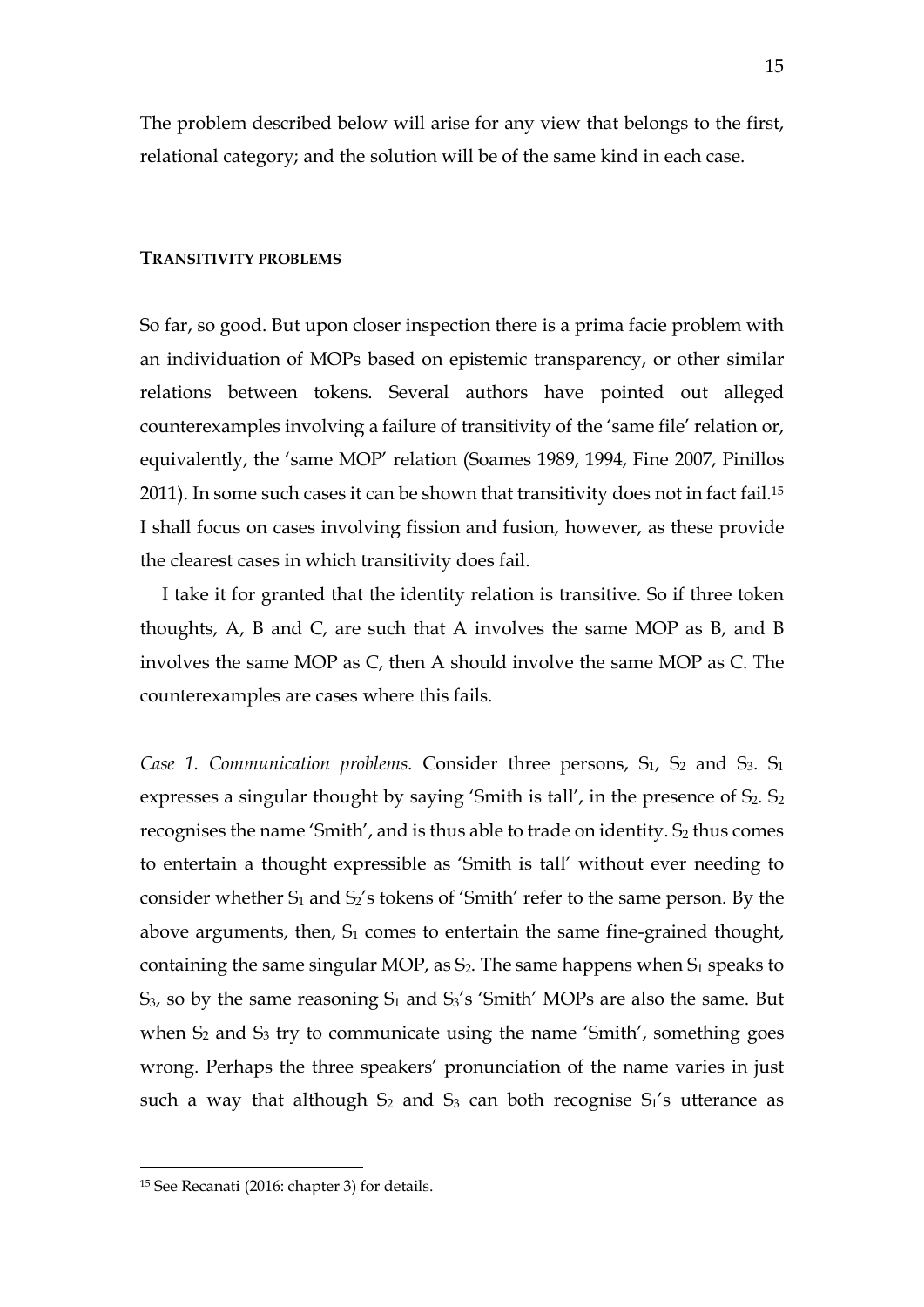containing the name 'Smith', for which they each have a pre-existing file, neither can recognise the other's pronunciation. Perhaps whenever  $S_2$  says 'Smith',  $S_3$  hears it as 'Snith', a name for which  $S_3$  has no pre-existing file. In order to make sense of  $S_2$ 's utterance,  $S_3$  needs an interpretive hypothesis, such as "Snith" (as uttered by  $S_2$ ) stands for Smith'. Since  $S_3$  thus fails to trade on the identity of reference between  $S_2$  and  $S_3$ 's tokens of 'Smith',  $S_2$  and  $S_3$  do not associate the same MOP with the name. But this violates the transitivity of the 'same MOP' relation.

*Case 2. Fission of files through fission of persons*. Suppose that a person undergoes perfectly symmetrical fission, and the 'parent' is psychologically continuous with both of the resulting 'offspring'. As is well-known, such cases create transitivity problems for psychological continuity theories of personal identity. If the parent is psychologically continuous with both offspring then, according to the psychological continuity theory, the parent should be identical with both offspring, yet they are not psychologically continuous with one another, and therefore not identical with one another. Something very similar can happen with the mental files of those undergoing fission. The files of the offspring may be transparently related to those of the parent; yet it does not follow that the files of both offspring will be transparently related to one another. They may fail to recognise one another's pronunciation of a name, for example, as described in case 1. In fact one reason for mentioning case 2 in addition to case 1 is to illustrate the close relation between transparency theories of mental files and psychological continuity theories of personal identity.

*Cases 3 and 4. Intrapersonal fusion of files*. Even in the intrapersonal case similar problems arise. For example, case 3: When someone learns that Hesperus is Phosphorus their two files may eventually merge into one. The resulting file will inherit predicates transparently from each of the original files, yet the original files were distinct from one another. Note that in such cases there should normally be no contradiction between the contents of the two original files; for if the subject had believed that Hesperus was *F* while believing that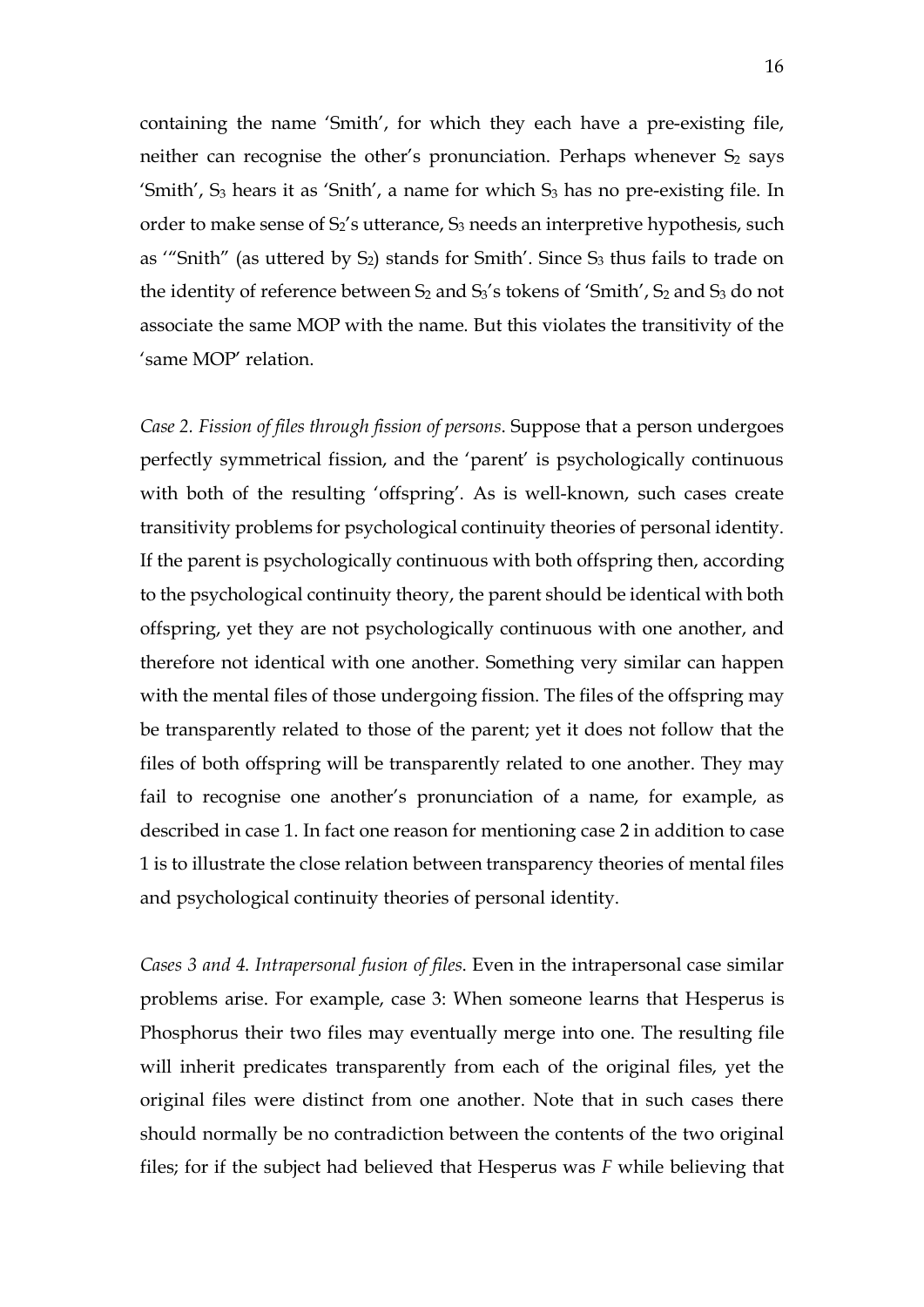Phosphorus was not *F* then it would not have been rational to identify Hesperus with Phosphorus. Even if files containing contradictory predicates could somehow merge, however, I see no objection to saying that the fused file would transparently inherit their contents, and the subject would then be left with contradictory beliefs that must somehow be resolved.

For reasons related to this latter complication, it is less clear whether it is possible for a file to undergo the relevant kind of intrapersonal fission. Suppose, for example, that you came to believe, mistakenly, that what you had thought of as London was in fact two different cities. One was the capital city of the UK; the other was the most populous city in the UK, and so on. You might thus separate the predicates from your original parent file into two distinct offspring files, depending on which city you took each predicate to apply to. Since there was in fact only one city, all three files would have the same reference. However, since it would not be the case that all predicates from the parent file were automatically transferred to both of the offspring files, there would not be diachronic transparency, and hence no clear case for holding that the subject retained a MOP.

But perhaps there is a way to construct a more elaborate case. Suppose (case 4) that a person undergoes symmetrical fission as described above, such that every parent file has two offspring files, one in each offspring person. Suppose the offspring persons then fuse again. Let the original file be F1, and the two offspring files be F2 and F3. We can imagine that during the period of separation an epistemic difference arises between F2 and F3, and that as a result, when the persons fuse, the files do not. Instead, the fused person has two distinct files, F4 and F5. In that case there would be transparency along the chains F1-F2-F4 and F1-F3-F5, but no transparency between F4 and F5, and so once again a failure of transitivity.

Perhaps many further cases exist. Anyway, I take it that there are sufficient cases to show that there is a genuine problem with transitivity failure when we take transparency to be sufficient for sameness of MOP in co-referential files.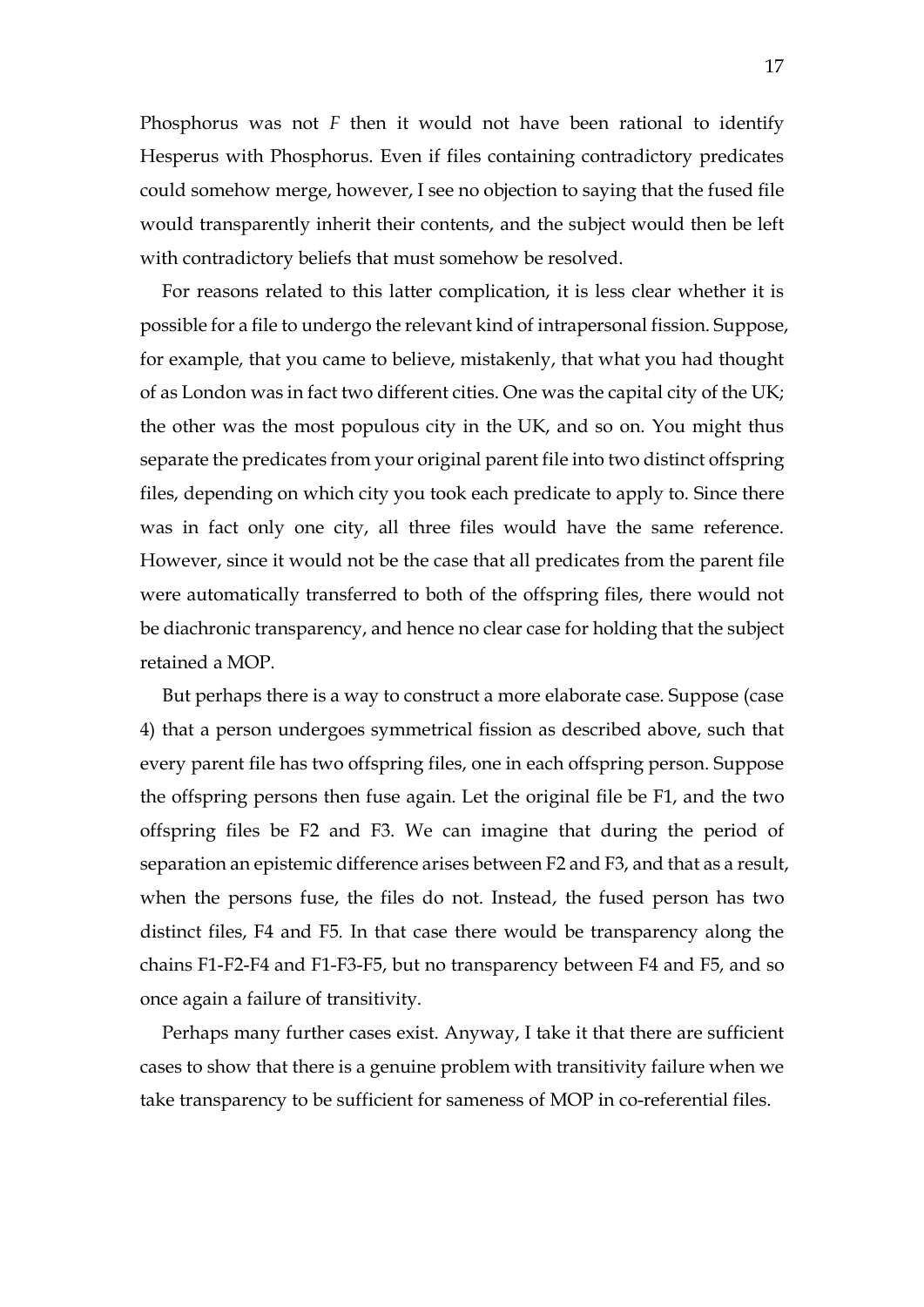#### **TRANSPARENCY AND PERSONAL IDENTITY**

The account of MOPs outlined above is clearly analogous to a common strand of thought about personal identity. In fact, arguably, it is more than an analogy (though nothing in the rest of the paper depends on the connections that I shall make in this section being correct). While there is still much debate over the correct criterion for the identity of persons over time, psychological continuity theories remain popular and do seem to capture something important about us. According to psychological continuity theories, person 1, who exists at time  $t_1$ , is identical with person 2, who exists at a later time  $t_2$  if and only if there is psychological continuity between the thoughts of person 1 and person 2 (there are of course well-known problems with such theories, which I shall come to below). There are different ideas about the details of what psychological continuity amounts to. But I take the general idea to be that the continuation of a person over time is the continuation of a single rational mind. Person 1's psychological state must influence person 2's psychological state, and in the right way. It is not enough that person 1's mental states merely cause person 2's mental states; that could happen in cases where persons 1 and 2 were different people. The natural way to understand what counts as the 'right' way is that person 2's thoughts are transparently related to person 1's thoughts. Memory is transparent in this way, for example. If, at *t*1, one thinks 'the Grand Canyon is in Arizona', remembering this at *t*<sup>2</sup> does not require one to explicitly identify the reference of one's current 'Grand Canyon' token with that of one's earlier 'Grand Canyon' token. One doesn't think about the earlier token at all; one simply remembers that the Grand Canyon is in Arizona. One thus trades on the identity of reference between the two tokens of 'Grand Canyon', and one's earlier and later thoughts are transparently related. So, given this understanding of psychological continuity, a psychological continuity theory of personal identity entails that it is a necessary condition for the persistence of a person over time that there is at least some degree of transparency between the earlier and later files in the mind of the persisting person. I shall not attempt to state the sufficient conditions. Following Parfit (1971), I acknowledge that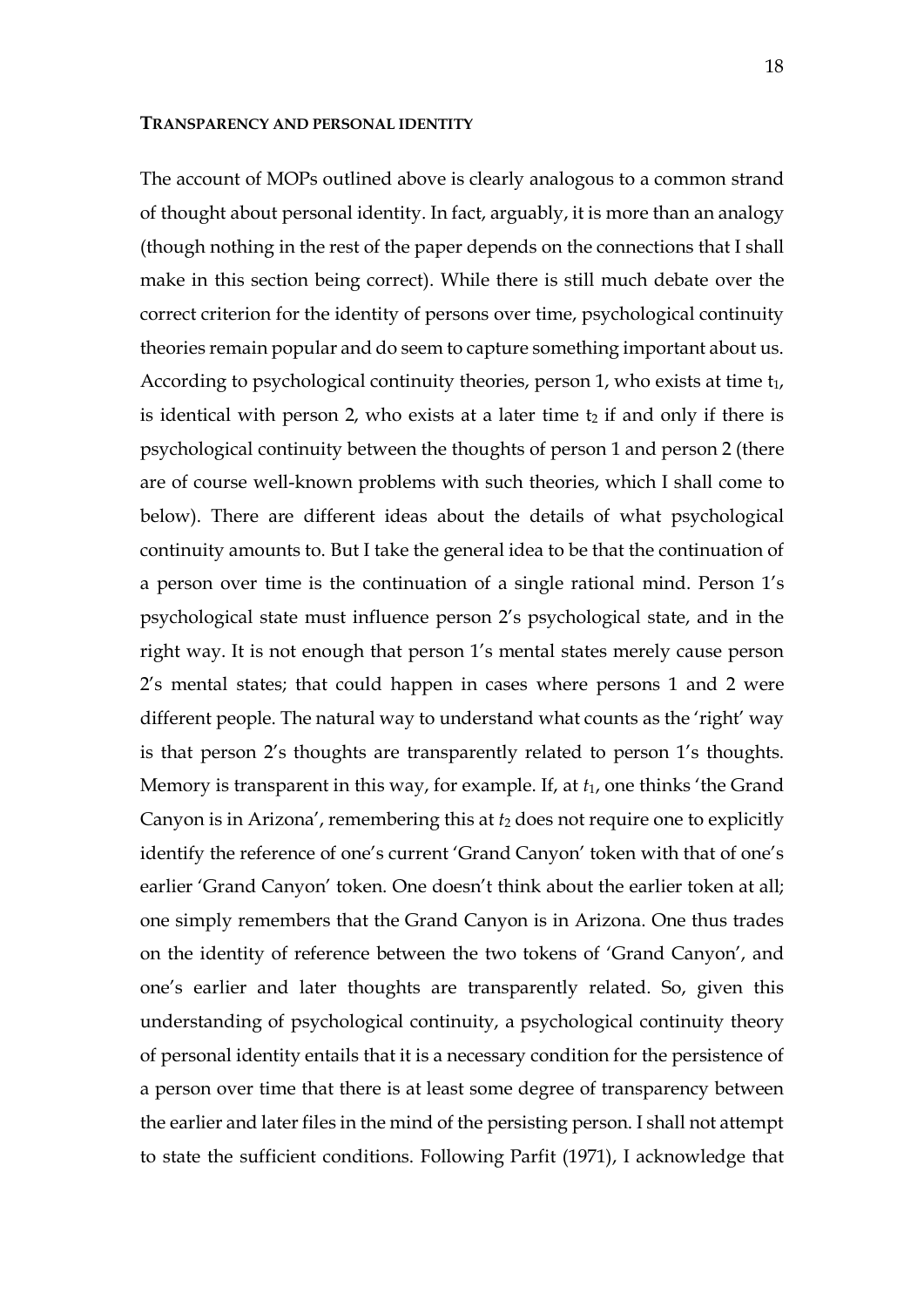both psychological continuity and personal survival may be a matter of degree, and this might be at least partially understood in terms of the proportion of files that are transparently related between different stages of the person.<sup>16</sup>

There may be a further analogy in the synchronic case. Suppose there were perfect transparency between the mental files realised in two different brains. This would require that the contents of both sets of files were perfectly synchronised. For any file  $A_1$  in brain 1, there would be a corresponding file, A2 in brain 2, such that if any predicate appeared in one of the files it would immediately appear in the other, and would do so without the mediation of an interpretive premise. In that case, all of the thoughts based in the two brains would remain perfectly synchronised. Suppose that there were two brains thus synchronised, and with the same desires as well (which would perhaps be necessary if the brains were to remain synchronised). In such a case it would become plausible to say that there was really only one person present, albeit a person with two perfectly synchronised brains. Two minds might thus merge into one. By analogy with survival over time, we might think of merging as a matter of degree. Consequently, given that one typical aim of communication is to synchronise files, and given that it can take place transparently as described above, we can think of transparent communication as quite literally a partial merging of minds, albeit usually on quite a limited scale. 17

#### **A STAGE THEORY OF MENTAL FILES**

It is well known that the possibilities of personal fission or fusion create problems for psychological continuity theories of personal identity (Shoemaker 1963, Wiggins 1967, Parfit 1971). If the post-fission offspring are both psychologically continuous with the pre-fission parent then the psychological continuity theory entails that both offspring are numerically identical with the

 <sup>16</sup> I have glossed over Parfit's (1971) distinction between *continuity* and *connectedness* here. Strictly speaking, it is what Parfit calls 'connectedness' that would require transparency.

<sup>&</sup>lt;sup>17</sup> The ideas discussed in this paragraph are obviously somewhat underdeveloped; I include them only as food for thought.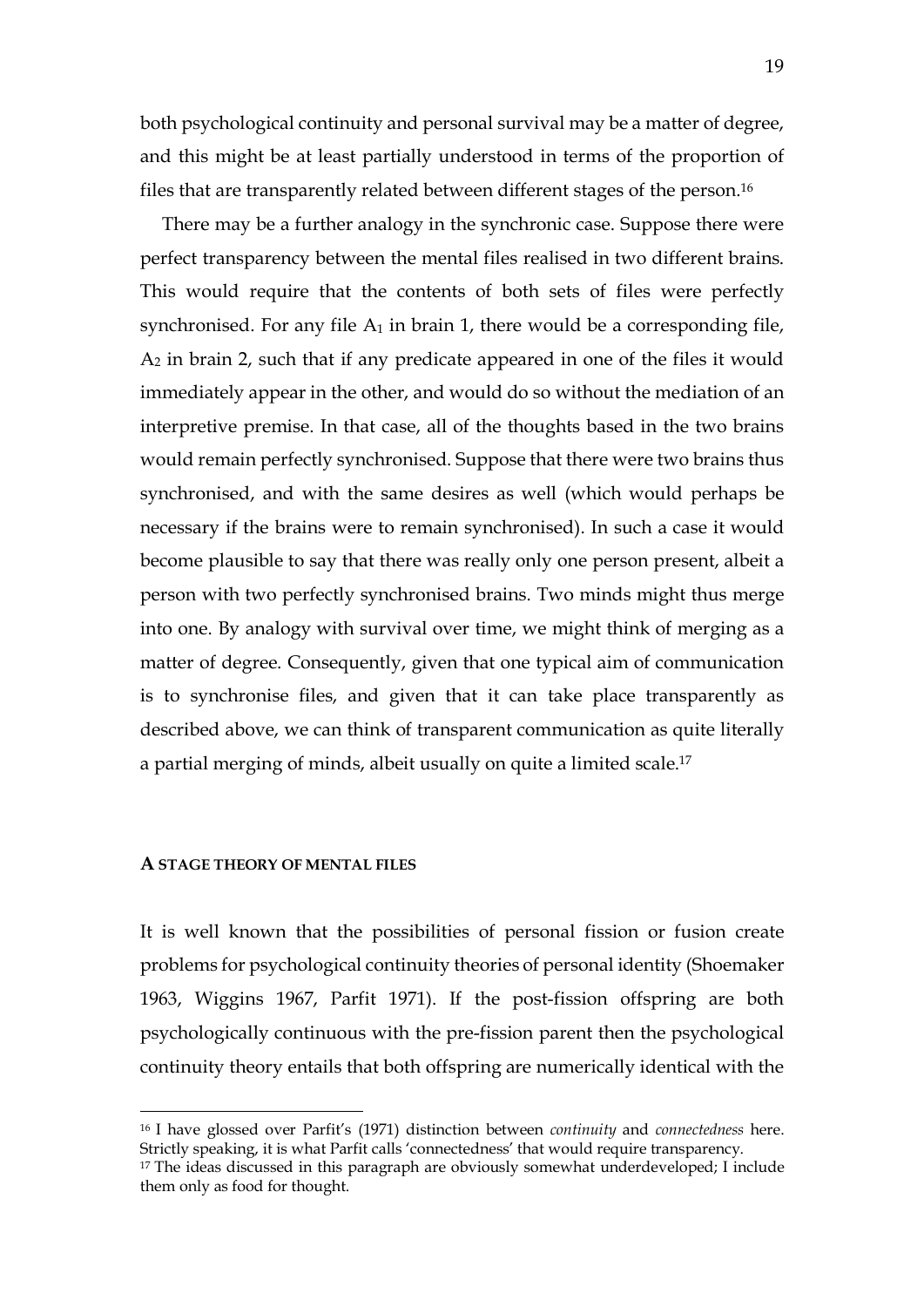parent, yet one cannot be identical with two. The problem can be thought of in terms of transitivity; identity is transitive, yet since the parent is psychologically continuous with both offspring, while the offspring are not psychologically continuous with each other, the relation of psychological continuity fails to be transitive. The same kind of problem is encountered with almost any kind of continuant: continuity relations are typically one-many, and therefore cannot be extensionally equivalent to the identity relation in all possible scenarios.

The root of the problem is the assumption that the persistence of a continuant consists in the numerical identity of an entity that exists in its entirety at one time with an entity that exists in its entirety at another time. To persist in this way is to *endure*. <sup>18</sup> But although the endurance theory of personal identity still has advocates, many philosophers have sought to deal with fission, fusion and other problem cases through a different account of persistence, according to which a continuant persists by having numerically distinct stages at different times.

This comes in two different forms. The *perdurance* theory says that a continuant is a temporally extended entity that has different parts at different times. Fission and fusion cases are dealt with by holding that distinct continuants can share temporal parts, in a way that is analogous to the sharing of spatial parts by spatially extended objects, such as apartments that share a wall. Consider, for example, a case of fission in which a temporal part P, at time *t*1, is succeeded after fission by temporal parts Q and R at time *t*2, each of which is related to P in the way in which successive temporal parts of a single continuant are normally related. The standard perdurance account says that there are two persisting entities:  $O<sub>1</sub>$ , consisting of P and  $Q<sub>1</sub>$ , and  $O<sub>2</sub>$ , consisting of P and R (see Lewis 1976). This has the consequence that what exists at  $t_1$  is a part of two different continuants, and hence there is a sense in which there are

 <sup>18</sup> See Merricks 1999 for a further argument, not concerning transitivity, to the effect that the numerical identity of persons over time cannot be constituted by the psychological continuity relation.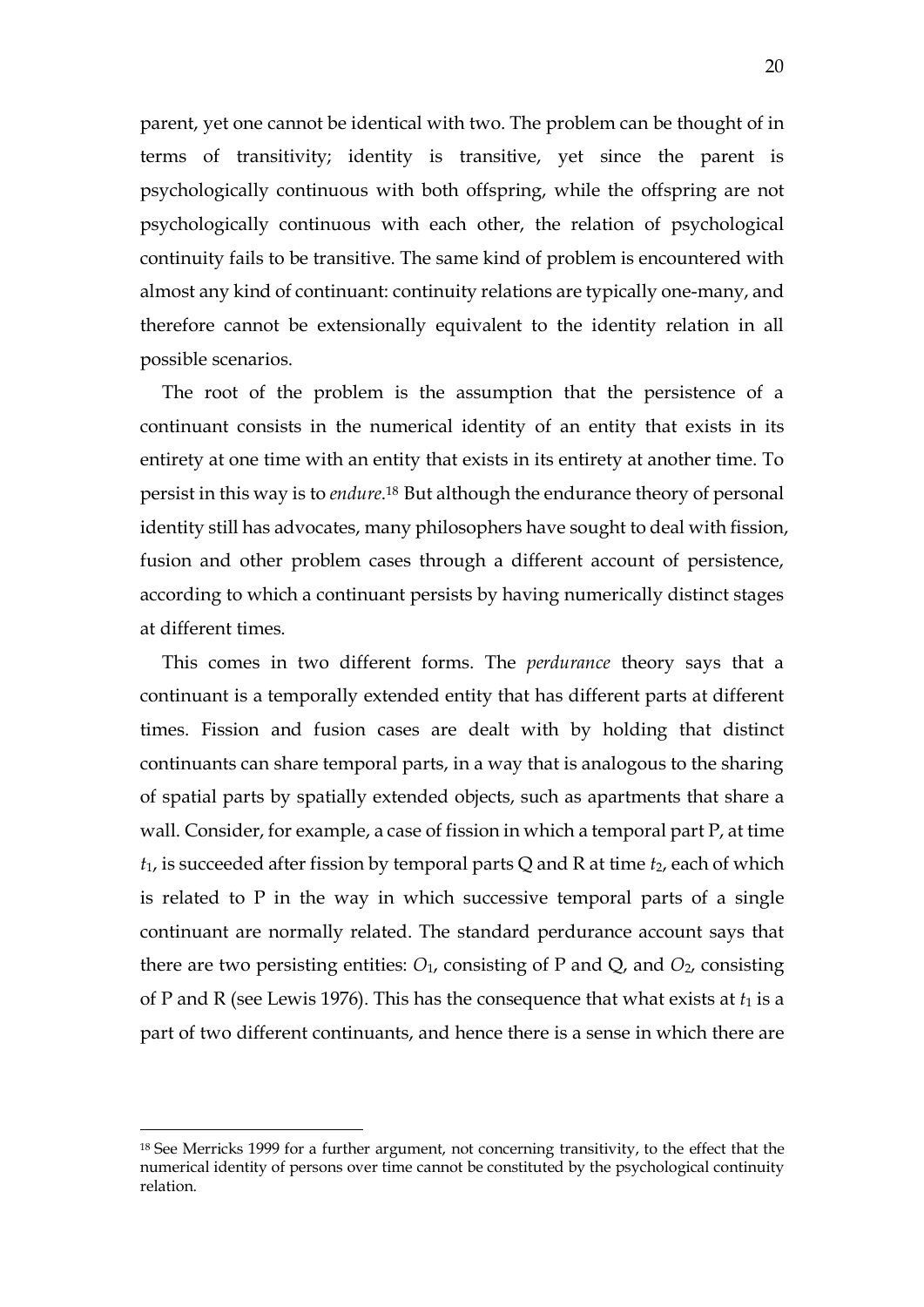two different continuants present at *t*1. This may seem counterintuitive, especially when the continuants in question are persons.

Lewis (1976: 64) responds to this objection by arguing that the way we count objects in such situations is non-standard: in effect, we count how many objects there are that are non-identical at that time. This claim is not uncontroversial, but I shall not attempt to settle it here (for dissent from Lewis see Sider 1996). Instead I shall move directly to consider the second theory, which is known as the *stage* theory (Hawley 2001, Sider 1996, 2001). According to the stage theory, what we call a continuant is in fact a series of distinct entities called 'stages', each of which is identical with one of the temporal parts posited by perdurance theory. Some metaphysicians regard the stage theory and the perdurance theory as terminological variants of the same metaphysical view. Insofar as there is a genuine metaphysical difference it concerns the metaphysics of the part-whole relation. If some sets of entities compose to form a whole, whereas others do not, then the theories may be seen as making genuinely different claims. If, on the other hand, every set of entities composes to form a whole (as mereological universalism claims) then the stage theory is a terminological variant of the perdurance theory; and if no set of entities ever composes a whole (as mereological nihilism claims) then the stage theory is strictly the correct theory, though again the perdurance theory might be interpreted as a terminological variant.

The stage theory is analogous to a counterpart theory of modality (Lewis 1986). A person, or other persisting entity, is a momentary stage. When I say that I was once a child, the truth expressed by this is that there was an earlier person-stage, to whom I stand in the appropriate *I-relation* (the relation in which one temporal part of a person stands to another, according to the perdurance theory), and that person-stage has (or had) the property of being a child. The I-relation can be thought of as loosely analogous to the modal counterpart relation. Different types of I-relation apply to different types of entity, according to their persistence conditions. For example when a clay statue undergoes a process of fission via a gradual replacement of clay parts with bronze parts, this results in a bronze statue and a lump of clay that is not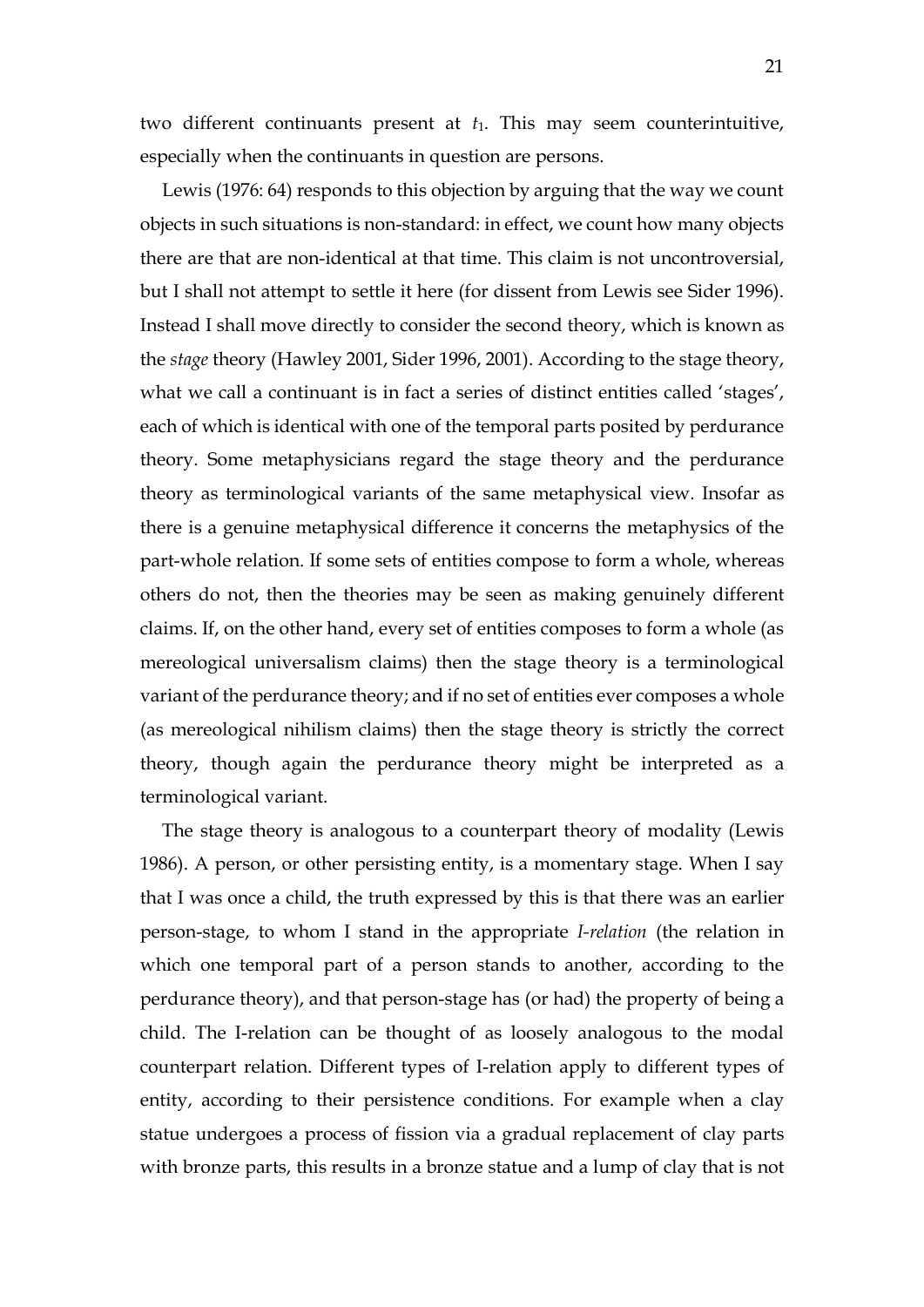a statue. In such a case, the original object stands in the *clay-I-relation* to the subsequent lump of clay and also stands in the *statue-I-relation* to the subsequent bronze statue. Where there is fission of an entity into more than one entity of the same type – a person becomes two persons, for example – then the parent entity stands in the same I-relation to both of the offspring. This has the advantage of avoiding the consequence of the perdurance theory that the parent is a part of two different temporally-extended entities, and thus avoids the consequence that two different entities (such as two different persons) are present even before fission takes place.

Given that mental files are continuants, it is very straightforward to model their persistence according to either the perdurance theory or the stage theory. On either account, what we call a persisting mental file comprises a series of numerically distinct momentary or very short-lived files, which I shall call *filestages*, each of which stands in the transparency relation to at least one later filestage. We can think of file-stages as what were called file-tokens in the discussion above. The transparency relation is thus the I-relation for mental files; I shall say that transparently related file-stages are *T-related*, for short. If the stages are instantaneous, and if time is continuous, then it would not be strictly correct to say that each file-stage is T-related to the *next* file-stage, since there is no next file-stage in a continuum. But we can still say that for any two file-stages occurring at different times, both involve the same persisting file, and thus the same MOP, if and only if the two file-stages are T-related. Moreover, although the interpersonal case is not diachronic, and thus provides no strict analogy with the metaphysics of persistence, there seems no obvious reason not to apply the same general principles. Hence we can say that two people are thinking of an object under the same MOP at the same time if and only if the two file-stages are T-related.

When a mental file undergoes fission the parent file, F1, is T-related to both of the offspring files F2 and F3, but F2 and F3 may or may not be T-related to each other. But there is no resulting problem; the transparency relation is intransitive and one-many, but since the different file-stages are numerically distinct from one another there can be no objection to the theory based on a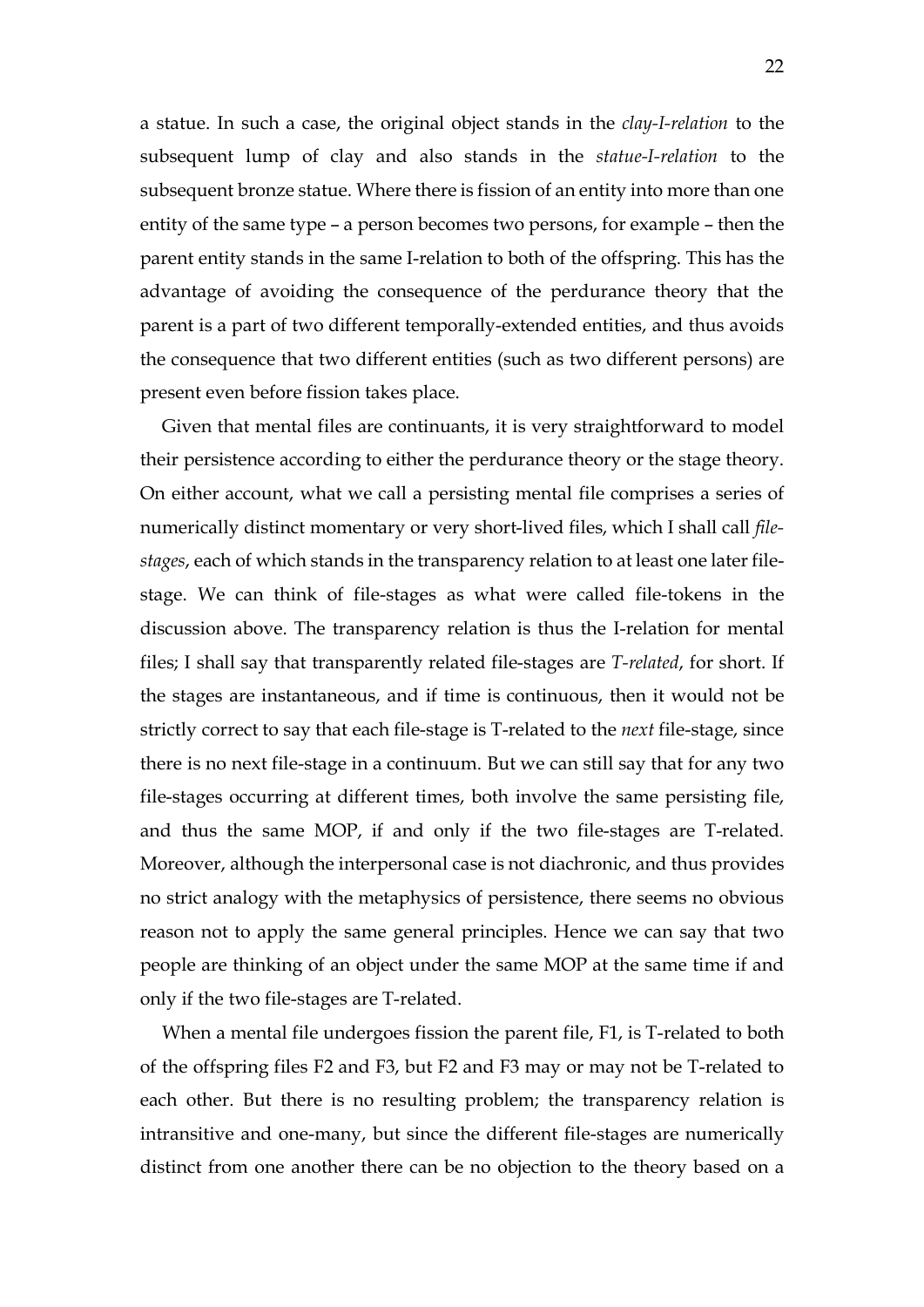failure of transitivity. This will be true whether we regard the post-fission files as parts of two different temporally-extended files, F1-F2 and F1-F3, as the perdurance theory has it, or else as two files-stages F2 and F3, as the stage theory has it.

Given their close relationship I shall not argue strongly for one or other of the perdurance theory or the stage theory. But I do feel that the stage theory has one significant advantage for modelling MOPs. As noted above, the perdurance theory has the prima facie drawback that it entails a sense in which there are two different entities present even before fission, because the prefission parent is a part of two different temporally-extended composites. This seems particularly undesirable for a theory of MOPs; for, prior to fission, the subject cannot rationally take two different attitudes to the same state of affairs, as we should normally expect if the subject entertains two different MOPs. The stage theory avoids this consequence, as only one file-stage, and thus only one MOP, is present prior to fission. There are probably ways for the perdurance theory to be modified in order to get around this difficulty; it is probably not a decisive objection to the perdurance theory (for example see again Lewis's (1976: 64) discussion of a non-standard way to count entities in such cases). But given the straightforward simplicity of the stage theory I take it to be at least the prima facie more satisfactory way to model the diachronic and interpersonal metaphysics of MOPs.

Adopting the file-stage theory does not amount to abandoning talk of the same MOP. The stage theory is not revisionary of most ordinary talk; it does not recommend that we stop saying that this article was written by a single person, for example. There is something that we capture when we talk in this way, which would be lost if we were simply to say instead that the article was written by a series of different people. The same applies to MOPs. But the theory does require that in certain contexts, when speaking carefully, we understand talk of a single persisting entity as shorthand for talk of a series of I-related stages. My proposal can be thought of as at least loosely analogous to Derek Parfit's (1971) proposal about personal identity. The lesson that Parfit drew from the fission and fusion cases is that survival, which he construes in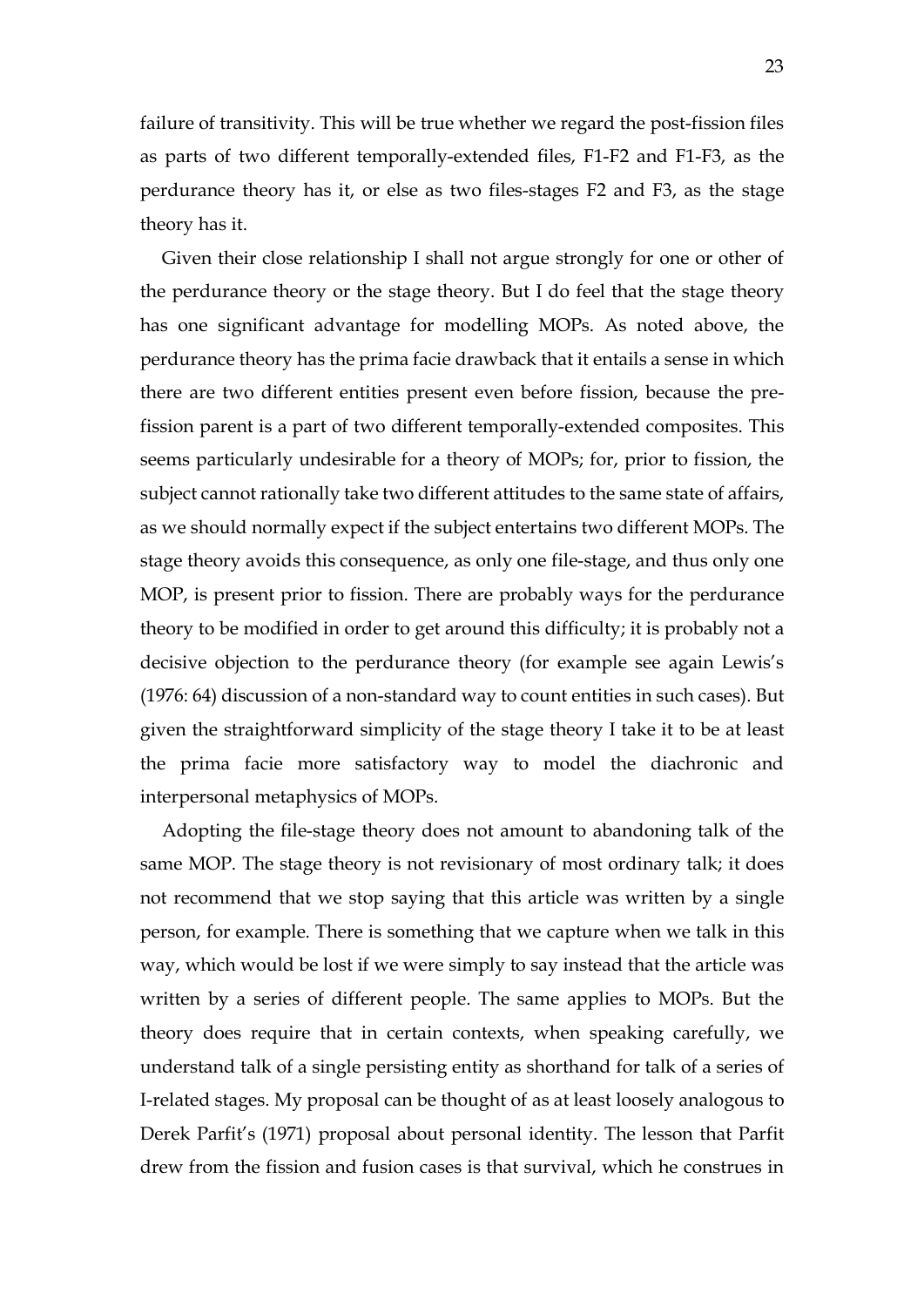terms of psychological connectedness, is not identity. Identity is a one-one relation; whereas survival can be one-many. The stage theory provides a good way to model this, as Sider (1996) observes. Similarly, the mental files theorist should accept that the 'survival' of a file, or of a MOP, is not identity. But there are still many contexts in which it is helpful to talk about the 'same' person, and similarly many contexts in which it is helpful to talk about the 'same' MOP.19, 20

The stage theory helps with a further problem that arises for the mental files theory. Consider again the interpersonal case. I have suggested that MOPs are shared just when there is the ability to trade on identity; person A says 'Hesperus is bright', and person B comes to believe what B would express using the words 'Hesperus is bright', without ever having to entertain thoughts about the interpretation of A's token of 'Hesperus'. I noted above that the transitivity of the 'same MOP' relation fails in cases where two speakers fail to recognise each other's tokens of a word as being of the same word, and thus fail to trade

<sup>&</sup>lt;sup>19</sup> A different approach to transitivity problems is given by Laura Schroeter and François Schroeter (2014: 16-18). In addition to the appearance of de jure coreference, Schroeter and Schroeter add a condition of 'congruence' on the individuation of MOPs. This deals with cases in which there is a difference in reference between tokens despite epistemic transparency between them, leading to failures of transitivity. The congruence condition amounts to saying that tokens are only of the same concept when they belong to the same *representational tradition*, the set of tokens gathered together as the unit for semantic interpretation by the best overall interpretation. However this does not address the transitivity problems described above, which do not involve any shift in reference. Perhaps one could save transitivity by appeal to a finergrained individuation of representational traditions, such that, for example, there is only sameness of MOP in non-branching cases. But the equivalent move for persons and physical objects (i.e. persistence is non-branching continuity) seems worryingly ad hoc, and the theory would lead to a proliferation of MOPs that would not clearly provide the most helpful way to model the rational relations among thought tokens. For my own view on how to deal with cases of reference shift see Prosser forthcoming.

<sup>20</sup> R. M. Sainsbury and Michael Tye (2012) have developed a theory of concepts that they call *originalism*, according to which concepts are abstract continuants individuated by their origins, such that 'necessarily, concept  $C1$  = concept  $C2$  iff the originating use of  $C1$  = the originating use of C2' (2012: 44). This puts their view within the broad family of theories that I wish to defend, but I disagree with certain aspects of their specific version. In particular, when discussing fission and fusion cases (2012: 66-68) they take it for granted that two new concepts are created when there is fission. Although this allows them to treat the 'same MOP' relation as an identity relation it means that in such cases diachronic transparency cannot be accounted for in terms of a retained MOP. Moreover, since the offspring concepts are distinct from one another, interpersonal transparency also cannot be accounted for in terms of a shared MOP. Given that the reason for individuating MOPs in the first place was to capture rational relations among token thoughts, this seems to me to sacrifice too much. Replacing their implicitly endurantist metaphysics of concepts with a stage theory, as described above, solves the problem.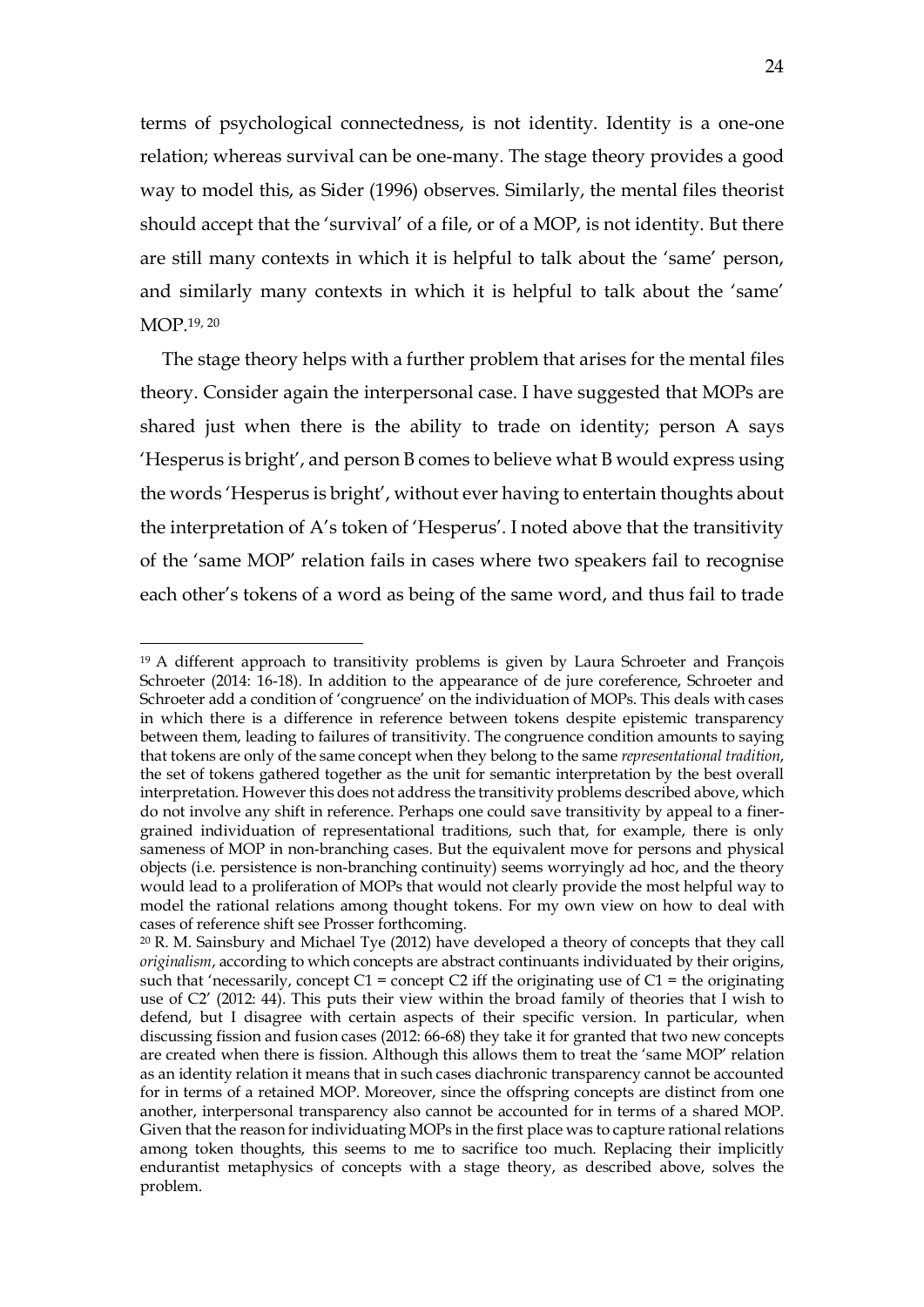on identity, even though each can trade on identity with the same third speaker. But there must also be the possibility of asymmetric cases, in which A can recognise B's token of 'Hesperus', and thus trades on identity when forming beliefs based on B's testimony, yet B does not recognise A's token, and thus fails to trade on identity. It seems that we should have to say that A shared B's MOP, yet B does not share A's MOP, which clearly conflicts with the symmetry of the identity relation.

While such cases are most easily noticed in the interpersonal case, they can also occur intrapersonally. Suppose there were a person who was disposed to infer *b* is *F* directly from *a* is *F*, without an identifying premise such as '*a* = *b*', but who was not disposed to infer *a* is *F* from *b* is *F* without the further premise. Clearly there would be something wrong with the rationality of such a person; but there is no obvious reason why it should not be possible for such a person to exist. Should we say that this person's '*a*' tokens express the same MOP as their '*b*' tokens? There are four possible answers: (1) sameness of MOP requires symmetry, so the MOPs are not shared. But then how do we account for the subject's trading on identity, albeit in just one direction? (2) The MOPs are shared. But then what stops the subject trading on identity in both directions? (3) There is no fact of the matter; when someone is irrational to such a degree, the individuation of their thoughts is indeterminate. (4) We should abandon the assumption that the 'same MOP' relation really involves numerical identity, and instead accept that what we call the 'same MOP' relation is an asymmetric relation. In the interpersonal case, A can think what B is thinking, even though B does not think what A is thinking.

Given the problems posed by (1) and (2), only answers (3) and (4) seem to have much merit. Either of (3) or (4) is compatible with the overall view that I am advocating. But I lean toward (4), especially for the interpersonal case. If we are going to accept that the 'same MOP' relation is not really a relation of identity, why not accept that it can be asymmetrical? It is worth noting that this issue has not generally arisen in discussion of the stage theory. The stage theory was developed in order to deal with the metaphysics of persistence. The Irelations of the stage theory normally hold between earlier and later stages, and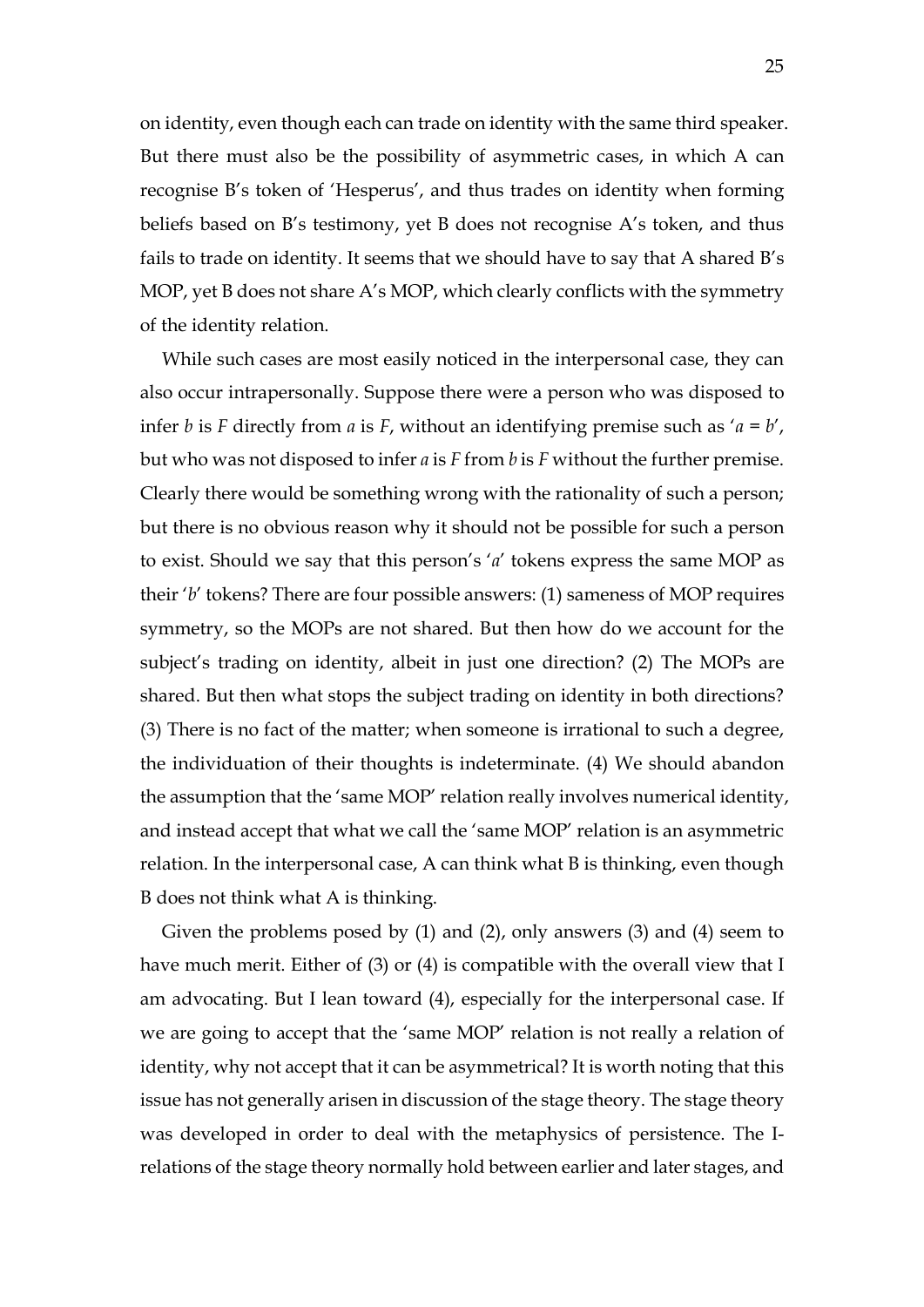involve causation. Given that causal relations are directional, the question of whether the I-relation holds in both directions doesn't really arise - it holds from earlier to later, and does not need to hold from later to earlier. It is asymmetric by default.

But the individuation of MOPs provides us with something new: a case in which the 'sameness' I-relation – specifically the T-relation – can hold synchronically, and in either or both of two directions. In such a case, why not interpret the stage theory in such a way as to allow asymmetric synchronic Irelations? This allows us to capture the full range of epistemic relations among token thoughts; whereas (3), according to which all we can say about asymmetric cases is there is no answer as to whether one token involves the same MOP as the other, fails to tell us about the transparency that exists in one direction, and therefore leaves something out.

Note that adopting the file-stage theory does not mean adopting finegrained files in Recanati's sense. Were we to individuate files by ER relations then we would need to consider both the transparency relation and 'same ER relation' relations between file-stages. But if we can explain everything in terms of transparency relations, the 'same ER relation' relation is superfluous.

Thomas Hofweber and J. David Velleman (2011) have recently suggested that we can make a new distinction between two different ways of persisting, without needing to make reference to temporal parts or stages, and they suggest that the words 'endurance' and 'perdurance' would be better used to capture this distinction. While I do not entirely agree with their complaints about the standard endurance/perdurance distinction, I do think the distinction they make is useful, and has particular relevance to the case at hand. Their proposal, at least roughly, is that for perduring entities the identity of the entity at a given time depends on relations to entities existing at other times, whereas the identity of an enduring entity is constituted entirely by what exists at a single time. So, for example, standard psychological continuity accounts of personal identity, such as Locke's, count as perdurance theories because they hold that the identity of a person, P, at a time depends the identity of the earlier person to whom P stands in the relation of psychological continuity. On the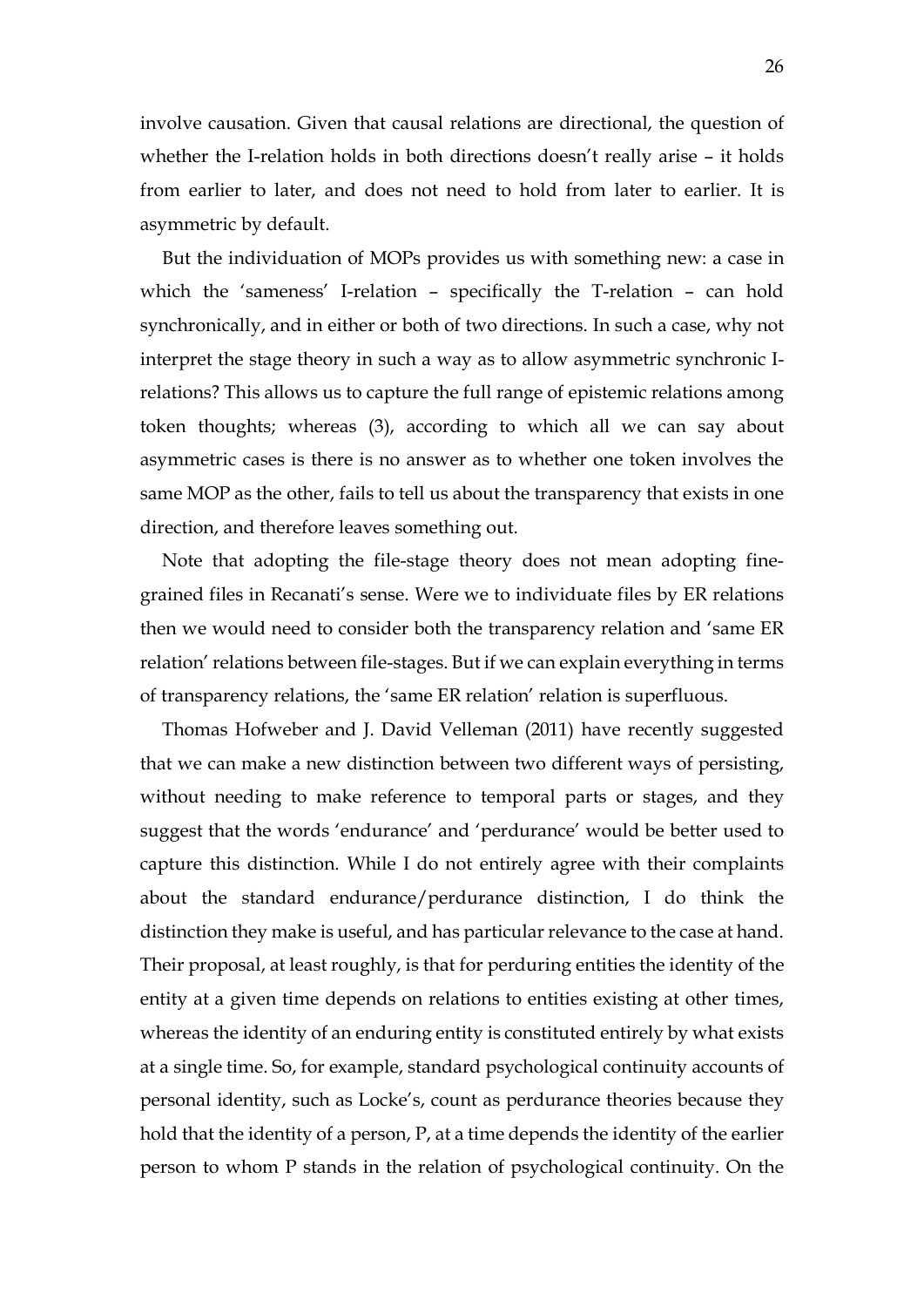other hand, a theory according to which the identity of a person depends solely on the identity of a soul, whose identity is intrinsic to it, would count as an endurance theory. This maps nicely on to the distinction, made above, between traditional theories that identify a MOP by the epistemic properties of the token, and those, like the mental files theory, that appeal to relations between tokens. The mental files theory, and other such 'relational' theories, entail that MOPs perdure, in Hofweber and Velleman's sense. A descriptivist theory, on the other hand, according to which the MOP contained in a token thought depends entirely on the descriptive content of the token MOP, would count as an endurance theory.21

#### **RELATIONISM**

I shall finish with a brief comment on the relation between the file-stage theory and relationist theories such as *semantic relationism* (Fine 2007) or *formal relationism* (Heck 2012). I shall not attempt to adjudicate between these two versions of relationism, as my purpose is only to point out that relationism of some kind can almost certainly be regarded as compatible with some version of the file-stage theory.22 For the purposes of illustration I shall focus on Fine's theory, though similar comments should apply to Heck's theory (and in some respects Heck's theory may be more straightforwardly compatible with the filestage theory, given that the relations in question are not at the semantic level on Heck's view). According to Fine, Frege puzzles and similar puzzles are generated by a false view that he calls *intrinsicalism*. This is the view that semantic differences can only be due to differences in semantic features intrinsic to individual token thoughts or utterances. For example, the difference between the obvious *de jure* coreference of the names in 'Cicero is Cicero' and the merely *de facto* coreference of the names in 'Cicero is Tully' must be

 <sup>21</sup> Schroeter and Schroeter (2016) also make a similar distinction between what they call the 'binding' and 'matching' models of concepts (MOPs), though they do not connect this with Hofweber and Velleman's distinction.

<sup>22</sup> On the difference between semantic and formal relationism, however, see Heck 2014.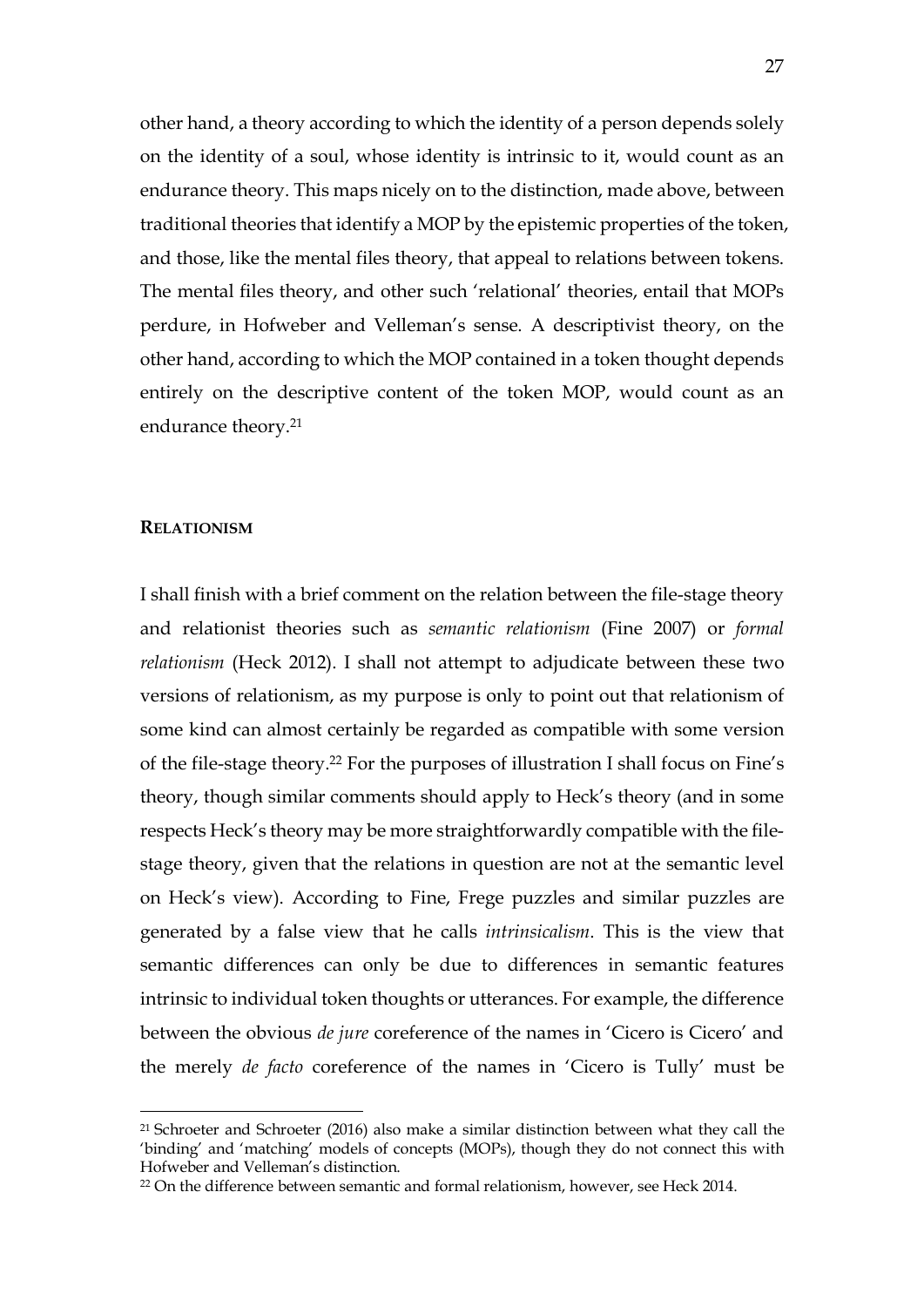explained in terms of semantic differences intrinsic to the tokens of 'Cicero' and 'Tully'. By analogy (2007: 2) Fine cites the fact that two identical twins look alike because they share intrinsic features. By contrast, Fine recommends a view according to which such matters are to be explained in terms of semantic relations among tokens that are not reducible to the intrinsic semantic features of the tokens. The main such relation is what Fine calls *coordination*. Fine puts this in terms of representing the reference as the same, as opposed to representing the reference as *being* the same, which would involve having the thought that they are the same (as, for example, when one thinks 'Cicero is Tully'). Importantly, the semantic relations with which Fine is concerned need not be transitive.

Fine says relatively little about mental files, though he raises an objection concerning the possibility of files 'merging' (undergoing fusion). The objection seems to be largely that 'it is not that the merged file represents the individual as the same as the earlier files, since that would require that the earlier files represent the individual as the same' (2007: 69). As distinct files, they do not. As I read it, this seems to be precisely the kind of transitivity objection to which the above arguments are addressed.

There are similarities between Fine's distinction between intrinsicalism and relationism, and Hofweber and Velleman's distinction between endurance and perdurance. Given this, and the role of T-relations in the file-stage theory, we can construe relationist views as terminological variants of the file-stage theory. Relationist theories deal in individual utterance tokens and the relations between them, and the stage theory does much the same. But given the stage theory, we can see that talk of the *same* file, or, more broadly, the *same* MOP (for those who reject mental files but accept a view in the same family), remains precisely as acceptable as talk of the same person. Such talk need not be rejected, provided it is understood as a kind of shorthand for the stage-theory metaphysics.23

<sup>&</sup>lt;sup>23</sup> I am grateful to an anonymous referee for comments that helped me to clarify some sections, to two audiences in St Andrews, and to François Recanati for feedback and encouragement.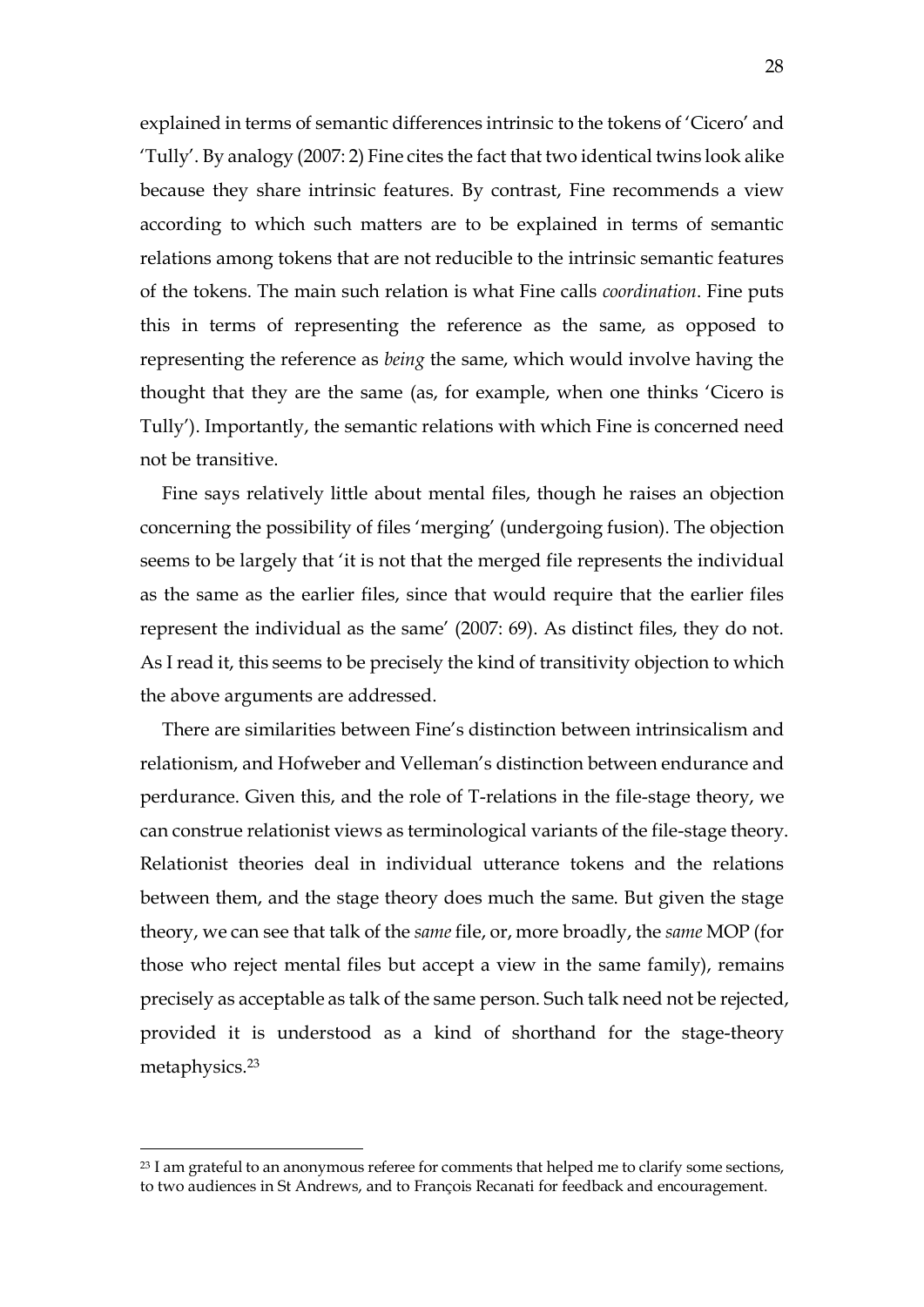#### **REFERENCES**

- Ball, D. 2015. Indexicality, Transparency, and Mental Files. *Inquiry* 58: 353-367.
- Campbell, J. 1987. Is Sense Transparent? *Proceedings of the Aristotelian Society*, 88: 273-292.
- Campbell, J. 1994. *Past, Space and Self*. Cambridge, MA: MIT Press.
- Dickie, I, and Rattan, G. 2010. Sense, Communication, and Rational Engagement.l*Dialectica*, 64: 131-151.
- Evans, G. 1982. *The Varieties of Reference*. Edited by John McDowell. Oxford: Clarendon Press.
- Fodor, J. A. 1998. *Concepts: Where Cognitive Science Went Wrong*. Oxford: Clarendon Press.
- Fine, K. 2007. *Semantic Relationism*. Oxford: Blackwell.
- Frege, G. 1956. The Thought: A Logical Inquiry. Translated by A. M. and Marcelle Quinton. *Mind*, 65: 289-311.
- Frege, G. 1966. On Sense and Reference. In *Translations from the Philosophical Writings of Gottlob Frege*. Translated by P. Geach and M. Black. 3rd edn. Oxford: Blackwell: 56-78. (Translation of Frege, G. 1892. Über Sinn und Bedeutung. *Zeitschrift für Philosophie und Philosophische Kritik*, 100: 25-50).
- Grice, H. P. 1969. Vacuous Names. In D. Davidson and J. Hintikka (eds.) *Words and Objections*. Dordrecht: Reidel: 118-45.
- Hawley, K. 2001. *How Things Persist*. Oxford: Oxford University Press.
- Heck, R. 2012. Solving Frege's Puzzle. *Journal of Philosophy*, 109: 132-174.
- Heck, R. 2014. In Defense of Formal Relationism. *Thought*, 3: 243-250.
- Hofweber, T., and Velleman, J. D. 2011. How to Endure. *The Philosophical Quarterly*, 61: 37-57.
- Kaplan, D. 1990. Words. *Aristotelian Society Supplementary Volume*, 64: 93-119.
- Lewis, David 1976. Survival and Identity. In Amélie O. Rorty (ed.), *The Identities of Persons*. Berkeley: University of California Press: 17-40. Reprinted in David Lewis, *Philosophical Papers, Volume 1*. Oxford: Oxford University Press: 55-77.
- Lewis, David. 1986. *On the Plurality of Worlds*. Oxford: Blackwell.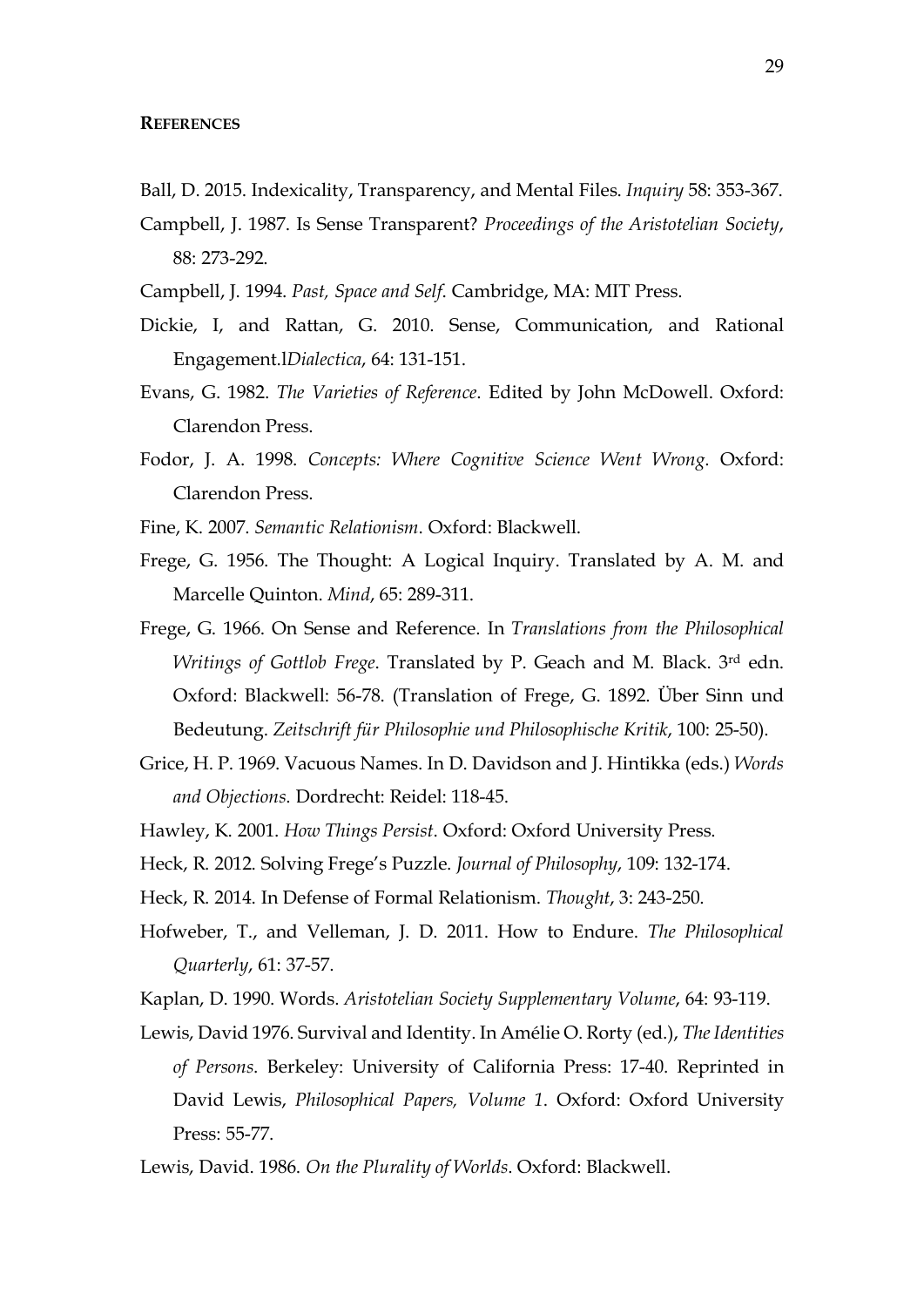- Lockwood, M. 1971. Identity and Reference. In M. K. Munitz (ed.) *Identity and Individuation*. New York: New York University Press: 199-211.
- Merricks, T. 1999. Endurance, Psychological Continuity, and the Importance of Personal Identity. *Philosophy and Phenomenological Research*, 59: 983-997.
- Ninan, D. 2015. On Recanti's *Mental Files*. *Inquiry* 58: 368-377.
- Onofri, A. 2015. Mental Files and Rational Inferences. *Inquiry* 58: 378-392.
- Papineau, D. 2006. Phenomenal and Perceptual Concepts. In T. Alter and S. Walter (eds.) *Phenomenal Concepts and Phenomenal Knowledge: New Essays on Consciousness and Physicalism*. New York: Oxford University Press: 111-144.
- Papineau, D. 2013. Comments on François Recanati's *Mental Files*: Doubts about Indexicality. In F. Salis (ed.) *Book Symposium on François Recanati's*  Mental Files. *Disputatio*, 5: 159-76.
- Parfit, D. 1971. Personal Identity. *Philosophical Review*, 80: 3-27.
- Perry, J. 1977. Frege on Demonstratives. *The Philosophical Review*, 86: 474-497.
- Perry, John 1979. The Problem of the Essential Indexical. *Noûs*, 13: 3-21.
- Perry, J. 1980. A Problem about Continued Belief. *Pacific Philosophical Quarterly*, 61: 317-32.
- Pinillos, A. 2011. Coreference and Meaning. *Philosophical Studies*, 154: 301-324.
- Prosser, S. 2005. Cognitive Dynamics and Indexicals. *Mind & Language*, 20: 369- 391.
- Prosser, S. 2012. Sources of Immunity to Error Through Misidentification. In Prosser, S. and Recanati, F. (eds.) *Immunity to Error Through Misidentification: New Essays*. Cambridge: Cambridge University Press: 158- 179.
- Prosser, S. 2015. Why are Indexicals Essential? *Proceedings of the Aristotelian Society*, 115: 211-233.
- Prosser, S. forthcoming. Shared Modes of Presentation. *Mind & Language*.
- Recanati, F. 1993. *Direct Reference: From Language to Thought*. Oxford: Blackwell.
- Recanati, F. 2012. *Mental Files*. Oxford: Oxford University Press.
- Recanati, F. 2015. Replies. *Inquiry* 58: 408-437.
- Recanati, F. 2016. *Mental Files in Flux*. Oxford: Oxford University Press.
- Sainsbury, R. M, and Tye, M. 2012. *Seven Puzzles of Thought*. Oxford: Oxford